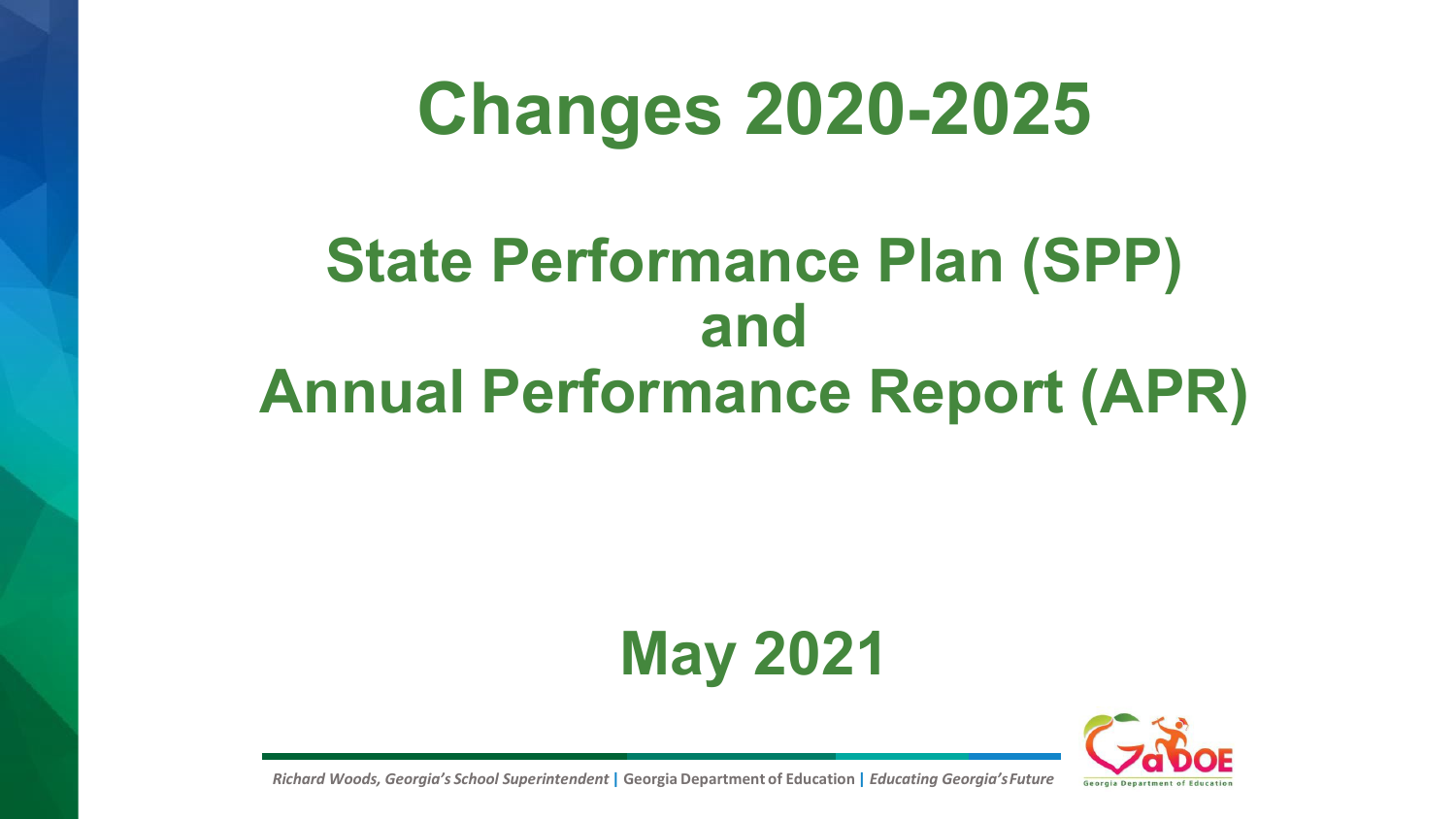### **Warm Up- Poll**

- **In what area(s) of Special Education do you think Georgia has made the most progress in the last two years?\***
- **What area(s) of Special Education do you think need more emphasis in the next two years?\***

#### **\*Chose from the groupings below:**

- **High School & Life Outcomes (Indicators 1, 2, 13, & 14)**
- **Disproportionality (Indicators 4, 9, & 10)**
- **Environment & Timelines (Indicators 5, 6, 11, &12)**
- **Preschool Outcomes, Parent Involvement, Resolution Sessions/Mediation (Indicators 7, 8, 15, 16)**
- **Assessment (Indicator 3)**

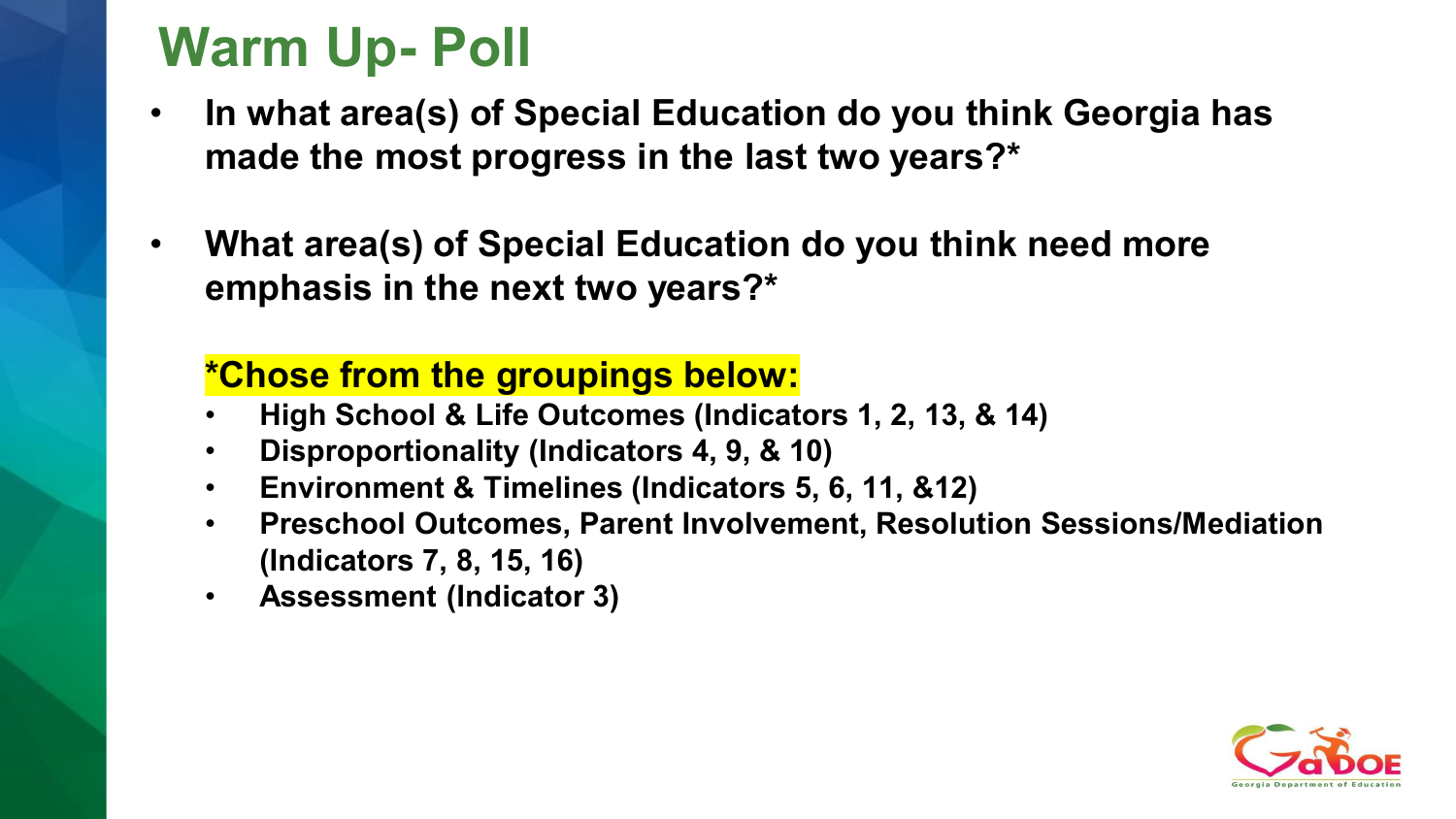### **Warm Up- Poll**

• **In which two area(s) of the SPP/APR do you want to provide more feedback?\***

#### **\*Chose from the groupings below:**

- **High School & Life Outcomes (Indicators 1, 2, 13, & 14)**
- **Disproportionality (Indicators 4, 9, & 10)**
- **Environment & Timelines (Indicators 5, 6, 11, &12)**
- **Preschool Outcomes, Parent Involvement, Resolution Sessions/Mediation (Indicators 7, 8, 15, 16)**

#### **Please use either the link below or the QR code to provide your choice.**

**<https://forms.office.com/r/nDRhhG2Lbc>**



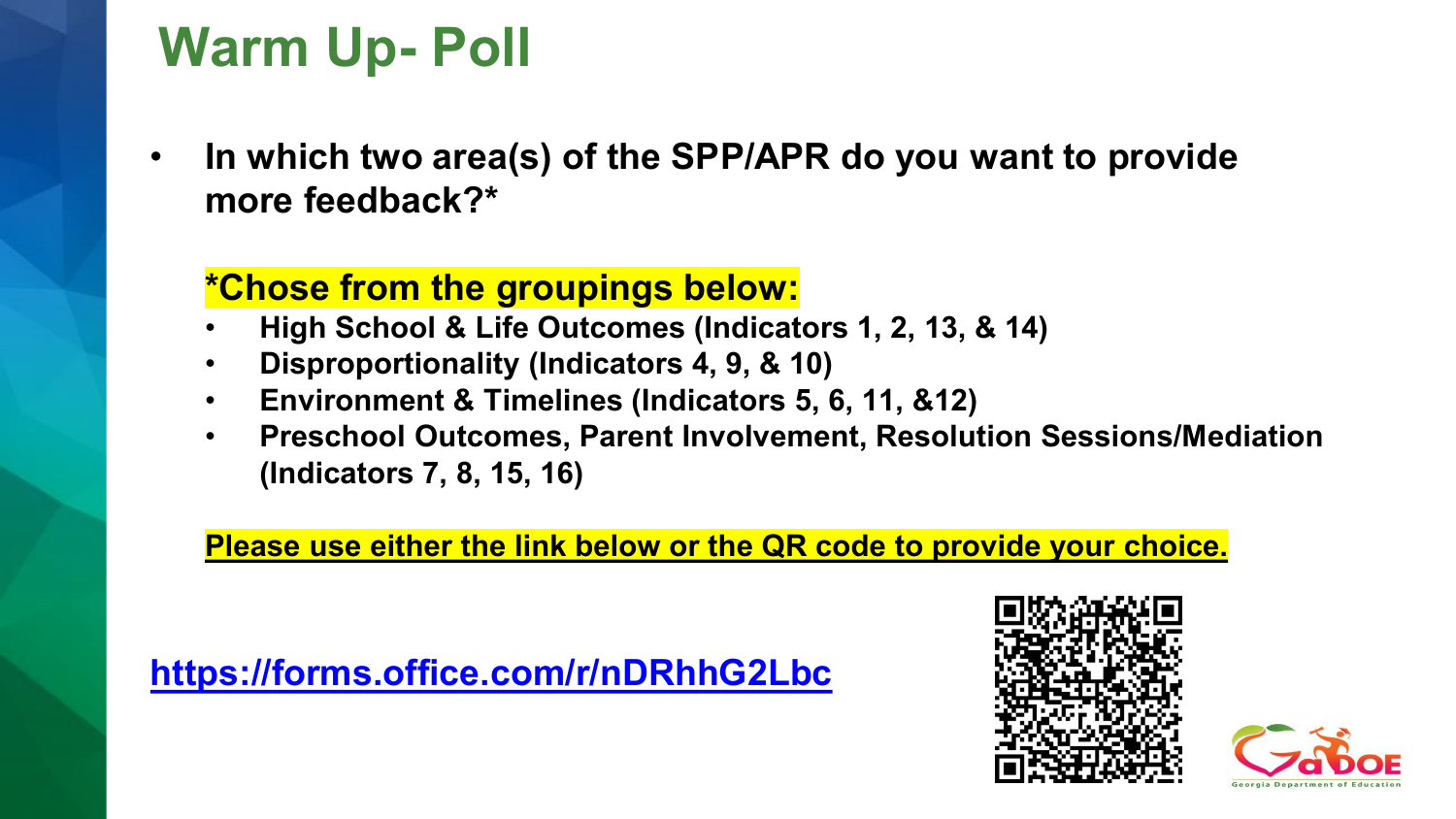### **Goals of the Presentation**

- **Review the Components of the SPP/APR**
- **Provide an overview of the changes in the State Performance Plan/Annual Performance Report (SPP/APR) 2020-2025**
- **Identify implications of the changes to the SPP/APR that will impact Georgia's data for students with disabilities**
- **Identify an area(s) of the SPP/APR for which you would like to participate as an adviser for the new SPP/APR**

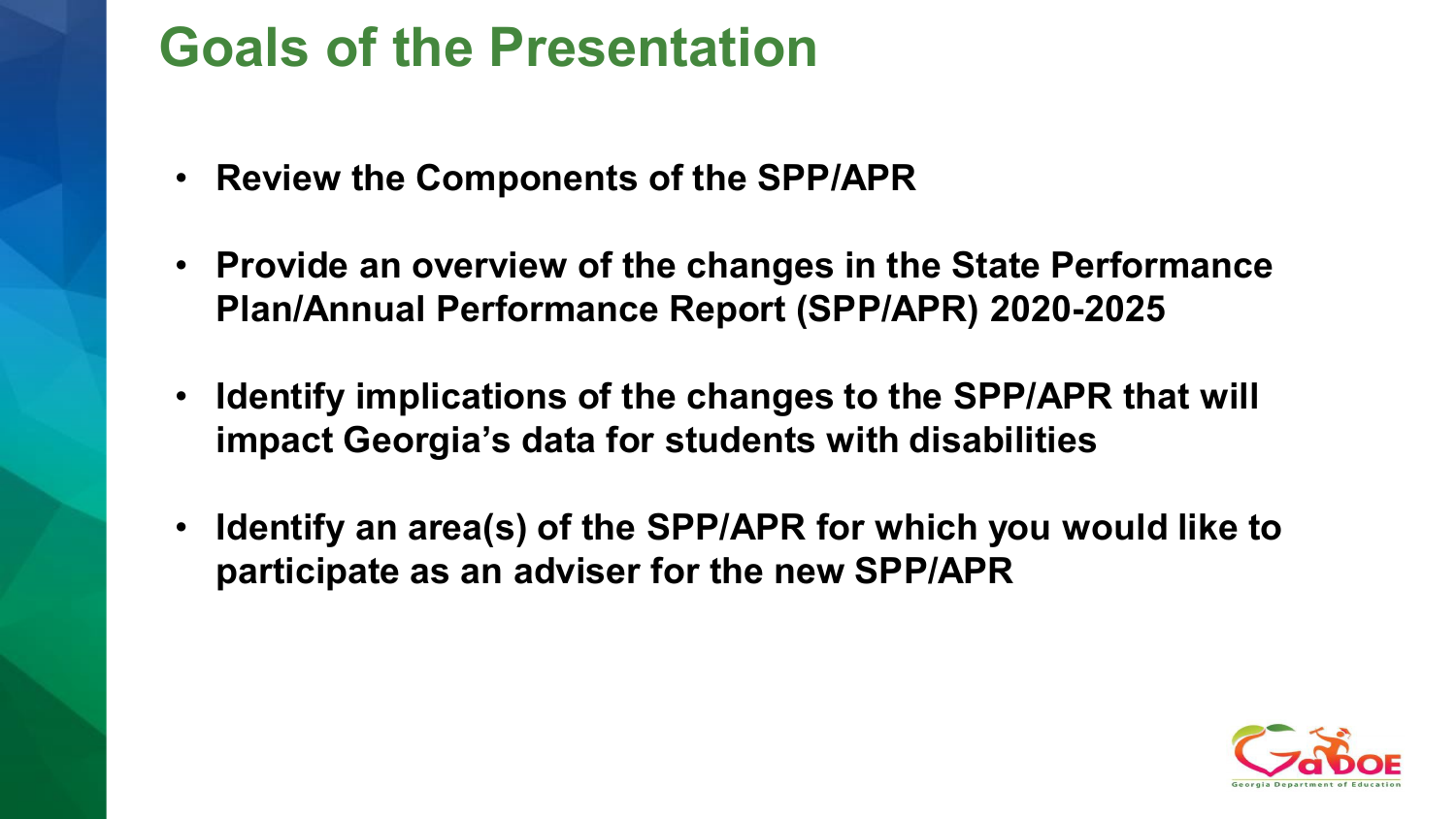#### **What is the State Performance Plan (SPP)/ Annual Performance Report (APR)? State Performance Plan/Annual Performance**   $\sqrt{2}$ 13 E **Report**

- Developed for a 6 Year Interval with a Measurement **Table**
- 17 Total Indicators --Targets for Each Indicator
- Composed of Results and Compliance Indicators
- Results Indicator Targets--such as Graduation Rate can be set by the State
- Compliance Indicator Targets--such as Child Find (100%) are set by OSEP



*Richard Woods, Georgia's School Superintendent* **| Georgia Department of Education |** *Educating Georgia'sFuture* 5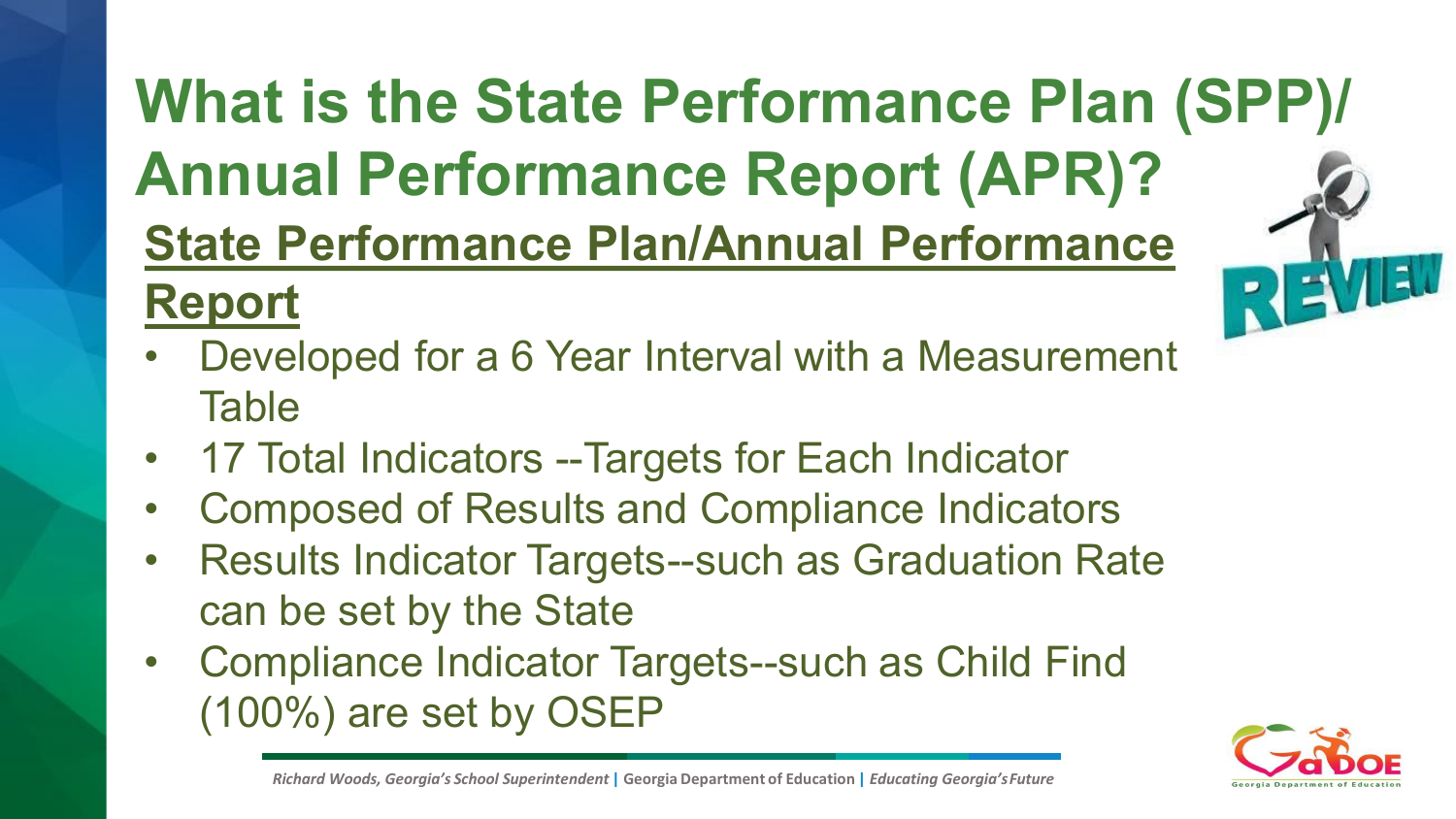### **What is the State Performance Plan (SPP)/ Annual Performance Report (APR)? State Performance Plan/Annual Performance Report**

- Annual Performance Report Submitted Each Year
- Includes Trend Data for Each Year
- Developed with Input from SAP
- OSEP Reviews the State's SPP/APR
- States Receive a Determination (i.e., Meets Requirements, Needs Assistance) from OSEP

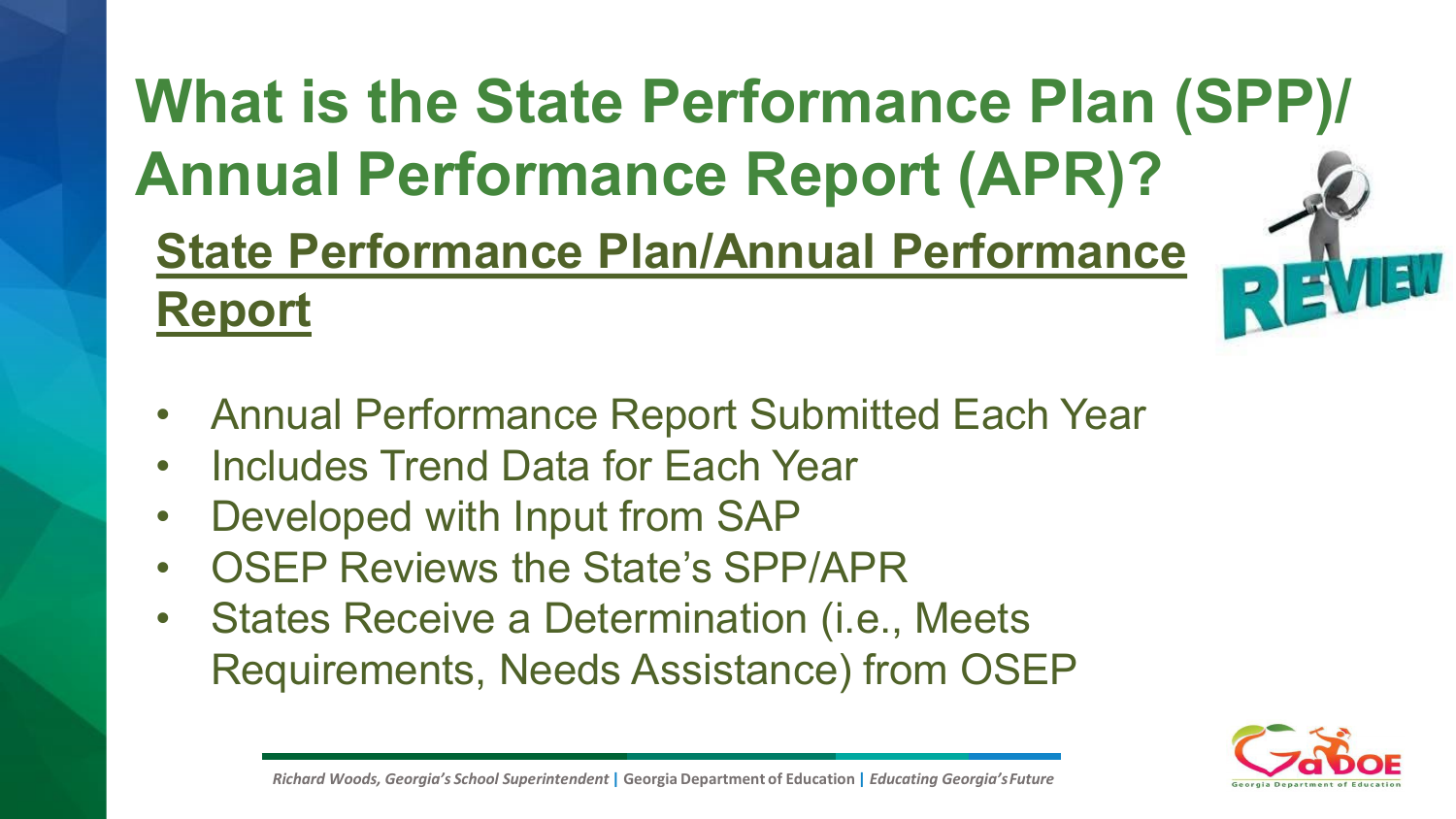### **Data Reporting Year for SPP/APR Indicators**



Most Indicators use data from the most recently completed full school year (SPP/APR due Feb. 2022 will be based upon SY 2020-2021):

- $\triangleright$  Indicator 3 (Assessment)
- $\triangleright$  Indicator 5 (School Age Settings)
- Indicator 6 (Early Childhood Settings)
- Indicator 7 (Preschool Outcomes)
- $\triangleright$  Indicator 8 (Parent Involvement)
- $\triangleright$  Indicator 9 & 10 (Disproportionate Representation)
- $\triangleright$  Indicator 11 (Child Find)
- $\triangleright$  Indicator 12 (Part C to B Transition)
- $\triangleright$  Indicator 13 (Secondary Transition with IEP Goals)
- $\triangleright$  Indicator 14 (Secondary Transition)
- **▶ Indicator 15 (Hearing Requests Resolved)**
- $\triangleright$  Indicator 16 (Mediation Agreement)

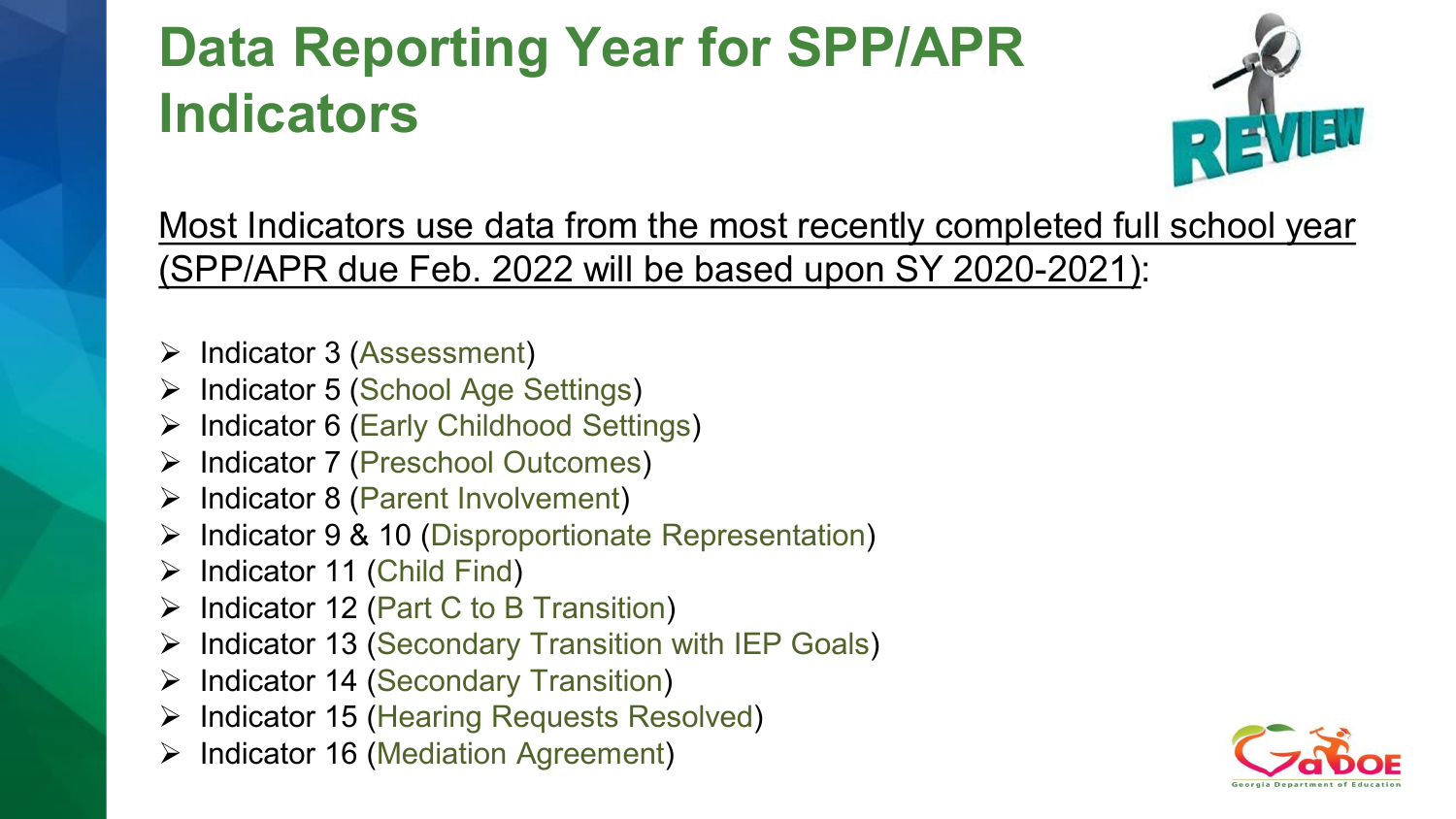### **Data Reporting Year for SPP/APR Indicators**



Three Indicators use lagging data from a year prior to the most recently completed full school year (SPP/APR due Feb. 2022 is based upon SY 2019-2020):

□ Indicator 1 (Graduation Rate)

□ Indicator 2 (Dropout Rate)

Indicator 4 ( Disproportionate Suspension/Expulsion)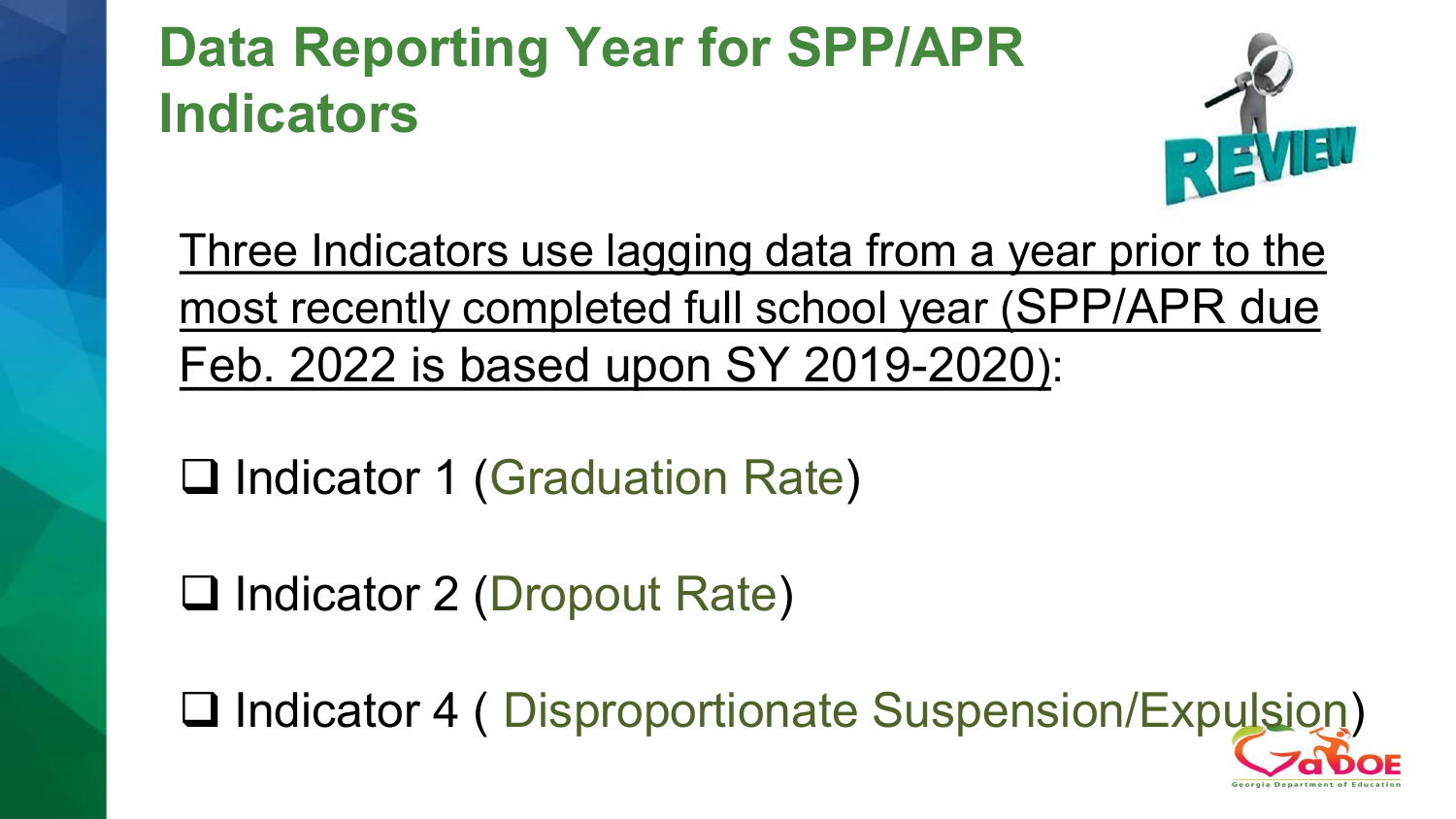### SPP/APR 2020-2025

*Richard Woods, Georgia's School Superintendent* **| Georgia Department of Education |** *Educating Georgia's Future* 

## CHANGE AHEAD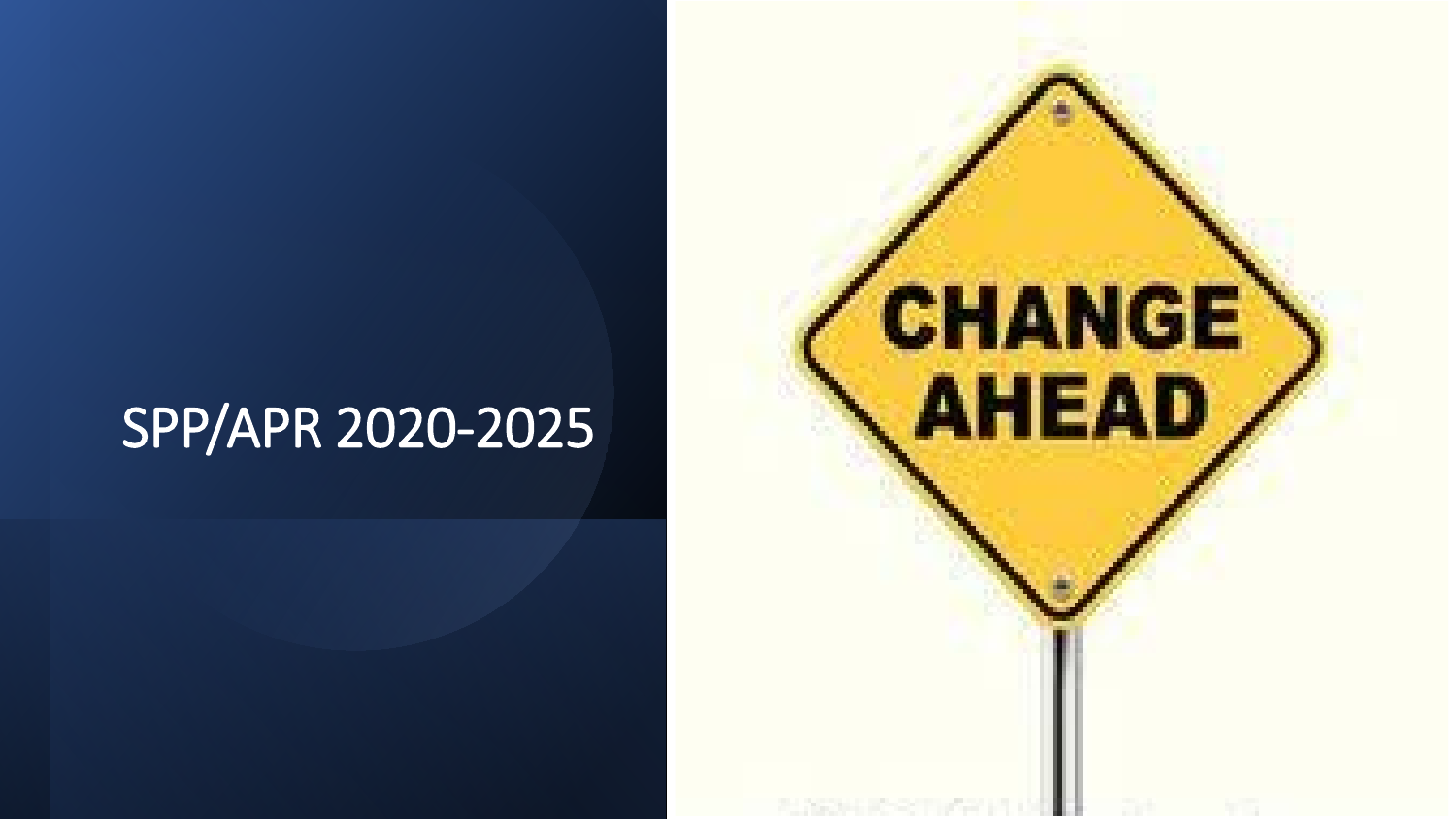

#### **Overview of the New SPP/APR Changes**

| <b>SPP/APR changes</b>                                | Ind.<br>1 | Ind.<br>$\mathbf{z}$ | 3 | Ind.   Ind.   Ind.<br>4 | 5                         | Ind.<br>6 | Ind. Ind.<br>7 | 8 | Ind.<br>9      | Ind.<br>10 | Ind.<br>11       | Ind.<br>12                | Ind.<br>13 | Ind.<br>14 | $ $ Ind.<br>15 | Ind.<br>16       | Ind.<br>17 |
|-------------------------------------------------------|-----------|----------------------|---|-------------------------|---------------------------|-----------|----------------|---|----------------|------------|------------------|---------------------------|------------|------------|----------------|------------------|------------|
| No changes                                            |           |                      |   |                         |                           |           | ×              |   | $\pmb{\times}$ | X          | $\boldsymbol{x}$ | $\boldsymbol{\mathsf{x}}$ |            |            | X              | $\boldsymbol{x}$ |            |
| Minor changes /<br>clarifications                     |           |                      |   | x                       | $\boldsymbol{\mathsf{x}}$ |           |                |   |                |            |                  |                           | x          |            |                |                  | x          |
| Changes to response<br>rate and<br>representativeness |           |                      |   |                         |                           |           |                | × |                |            |                  |                           |            | ×          |                |                  |            |
| Change to data source                                 | x         | $\mathbf{x}$         |   |                         |                           |           |                |   |                |            |                  |                           |            |            |                |                  |            |
| New components                                        |           |                      | × |                         |                           | X         |                |   |                |            |                  |                           |            |            |                |                  |            |

Summary of Changes to the New FFY 2020-2025 State Performance Plan/Annual [Performance Report retrieved from https://ideadata.org/news/item/2280/summary-of](https://ideadata.org/news/item/2280/summary-of-changes-to-the-new-ffy-2020-2025-state-performance-planannual-performance)changes-to-the-new-ffy-2020-2025-state-performance-planannual-performance



*Richard Woods, Georgia's School Superintendent* **| Georgia Department of Education |** *Educating Georgia'sFuture*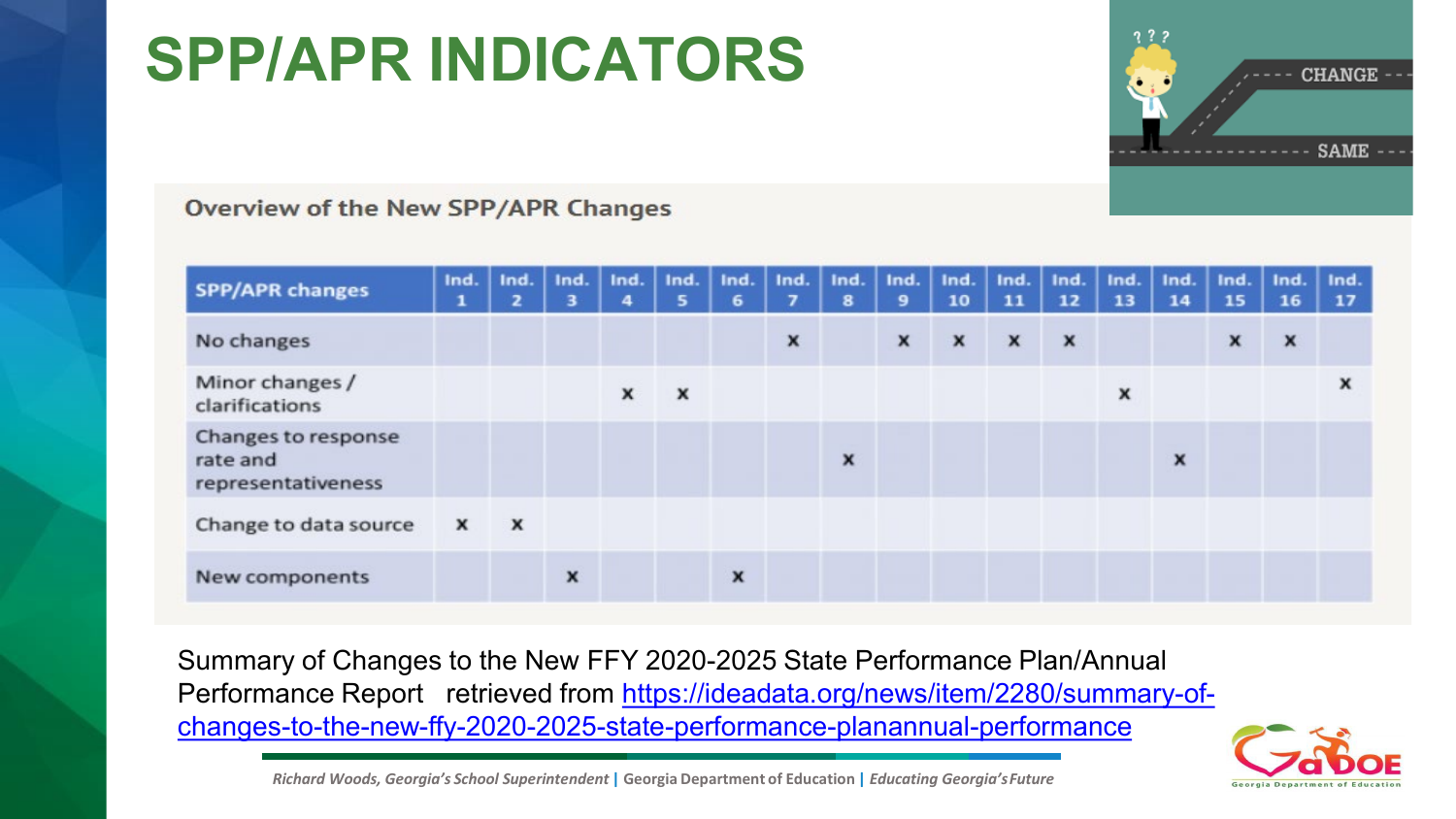#### **Indicator 7: Preschool Outcomes**

Percent of preschool children aged 3 through 5 with IEPs who demonstrate improved:

- A. Positive social-emotional skills (including social relationships);
- B. Acquisition and use of knowledge and skills (including early language/ communication and early literacy); and
- C. Use of appropriate behaviors to meet their needs. (20 U.S.C. 1416 (a)(3)(A))

#### **Indicator 9: Disproportionate Representation**

Percent of districts with disproportionate representation of racial and ethnic groups in special education and related services that is the result of inappropriate identification. (20 U.S.C. 1416(a)(3)(C))

#### **Indicator 10: Disproportionate Representation in Specific Disability Category**

Percent of districts with disproportionate representation of racial and ethnic groups in specific disability categories that is the result of inappropriate identification. (20 U.S.C. 1416(a)(3)(C)) Categories are Speech/Language Impaired, Specific Learning Disabilities, Intellectual Disabilities, Autism, Other Health Impaired, Emotional Behavioral Disorder.



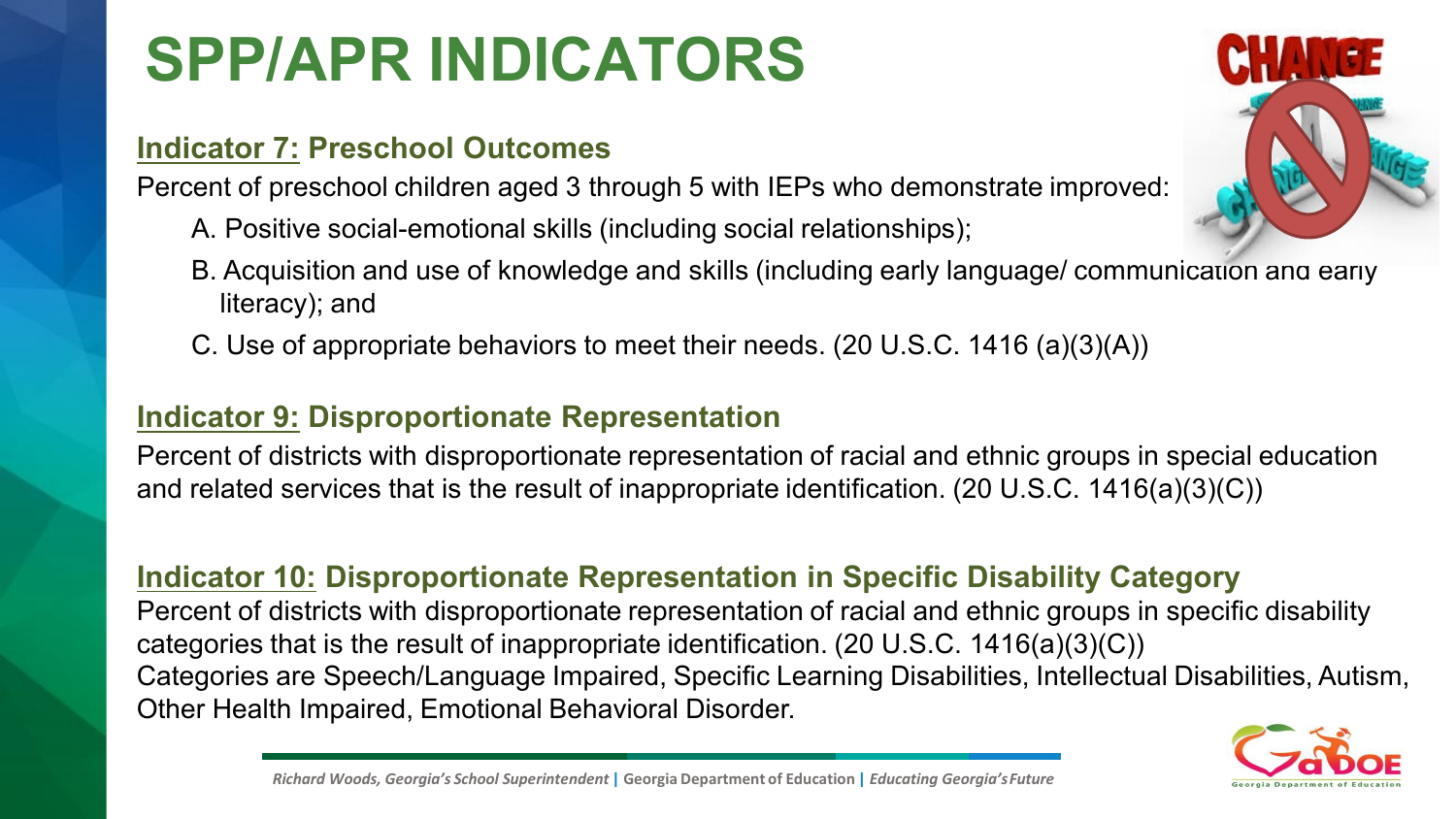

#### **Indicator 11: Child Find**

Percent of children who were evaluated within 60 days of receiving parental consent for initial evaluation or, if the State establishes a timeframe within which the evaluation must be conducted, within that timeframe. (20 U.S.C. 1416(a)(3)(B))

#### **Indicator 12: Early Childhood Transition**

Percent of children referred by Part C prior to age 3, who are found eligible for Part B, and who have an IEP developed and implemented by their third birthdays. (20 U.S.C. 1416(a)(3)(B))

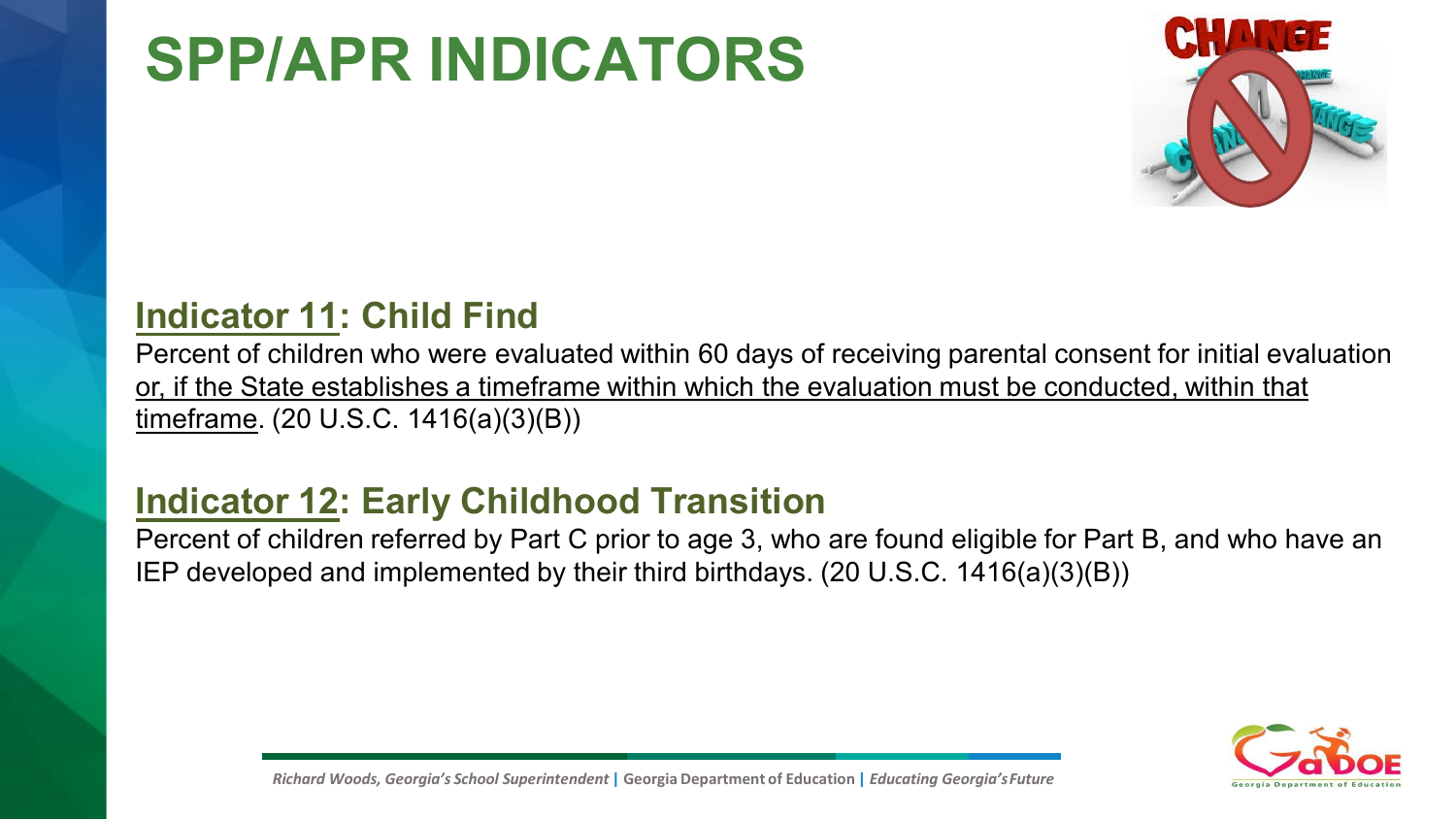

#### **Indicator 15: Resolution Sessions**

Percent of hearing requests that went to resolution sessions that were resolved through resolution session settlement agreements. (20 U.S.C. 1416(a)(3)(B))

#### **Indicator 16: Mediation**

Percent of mediations held that resulted in mediation agreements. (20 U.S.C. 1416(a)(3(B))

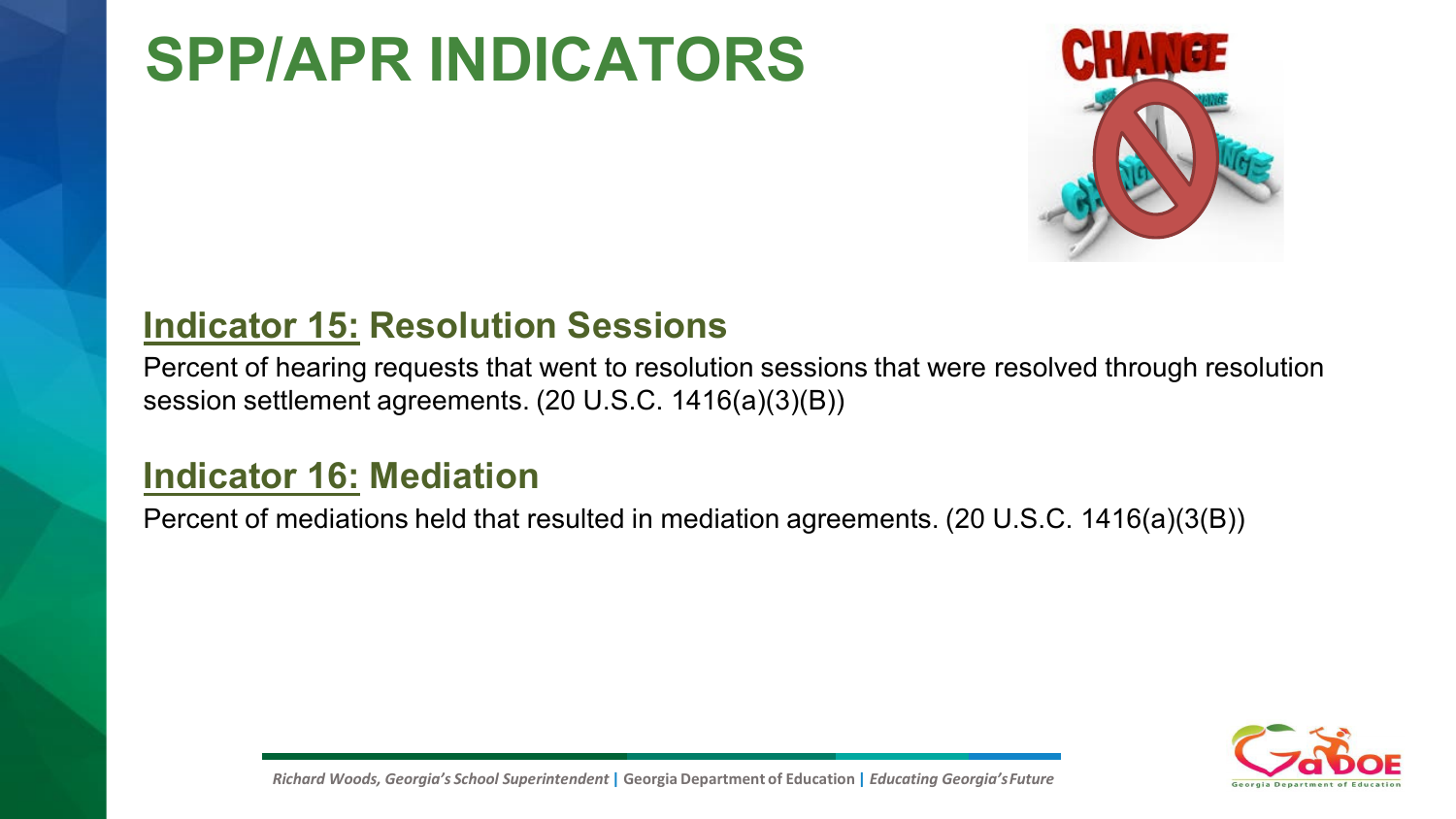### **with small changes or**



#### **Indicator 4A: Suspension/Expulsion**

Rates of Suspension/Expulsion- Percent of districts that have a significant discrepancy in the rate of suspensions and expulsions of greater than 10 days in a school year for children with IEPs.  $(20 U.S.C. 1416(a)(3)(A); 1412(a)(22))$ 

#### **Indicator 4B: Suspension/Expulsion**

Rates of Suspension/Expulsion- Percent of districts that have: (a) a significant discrepancy, by race or ethnicity, in the rate of suspensions and expulsions of greater than 10 days in a school year for children with IEPs; and (b) policies, procedures or practices that contribute to the significant discrepancy and do not comply with requirements relating to the development and implementation of IEPs, the use of positive behavioral interventions and supports, and procedural safeguards.  $(20 \text{ U.S.C. } 1416(a)(3)(A); 1412(a)(22))$ 

#### **Changes and Clarifications**

- Terminology change from "district" to "local educational agency (LEA)"
- Clarified that the significant discrepancy is defined by the State
- "Long-term suspensions and expulsions" is defined as "more or greater than 10 days during the school year"
- Instructions have been revised to include "cell size" in addition to "n size"

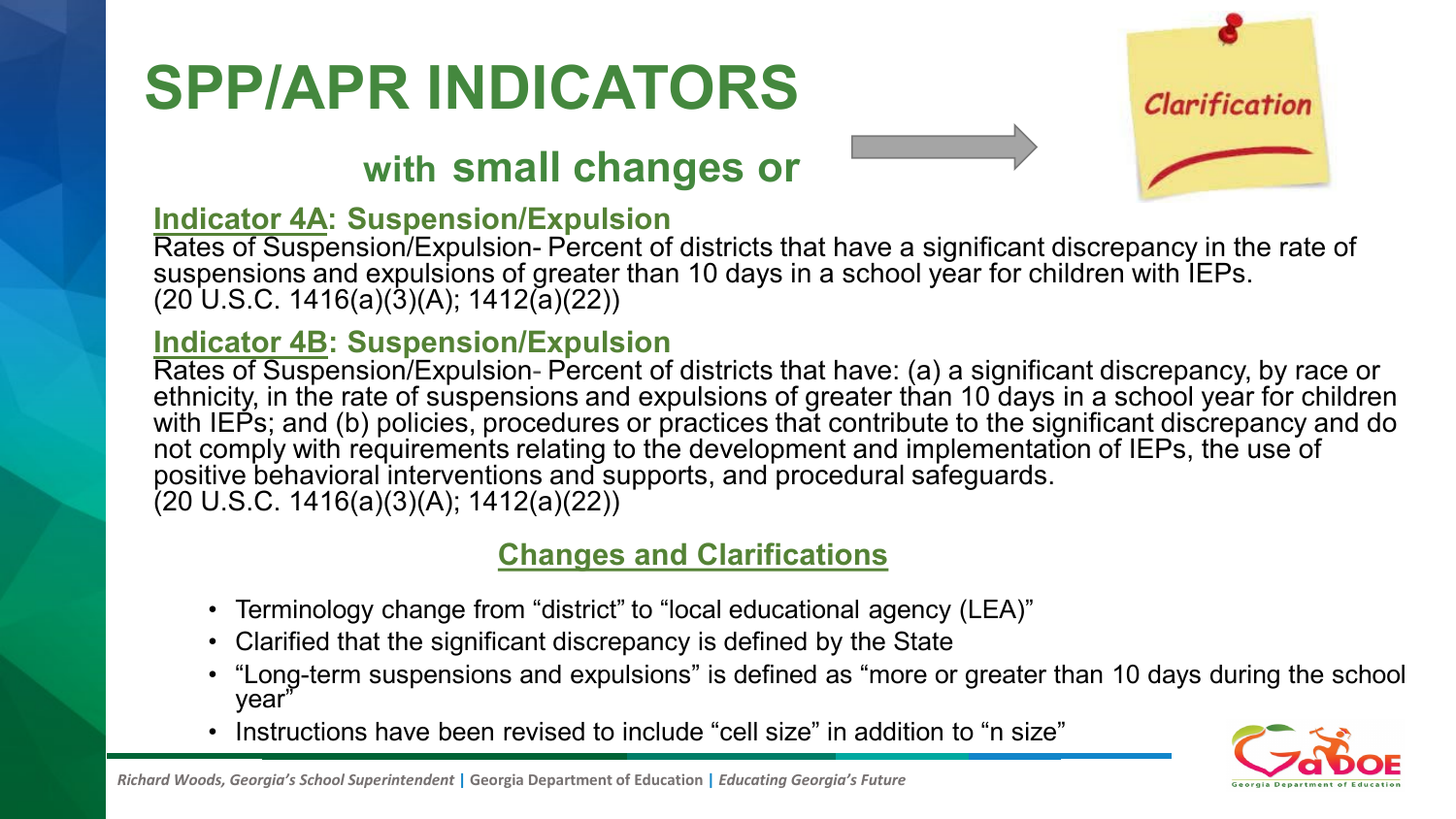# Clarification

#### **with small changes or**

**Indicator 5: Education Environments (School Age)** Percent of children with IEPs aged 5 who are enrolled in kindergarten and aged 6 through 21 served:

- A. Inside the regular class 80% or more of the day;
- B. Inside the regular class less than 40% of the day; and

C. In separate schools, residential facilities, or homebound/hospital placements. (20 U.S.C. 1416(a)(3)(A))

#### **Changes and Clarifications**

Change in the 6-21 Education Environment to collect 5-year-old children in kindergarten in the School Age count. 5-year-old children in PK will remain in the 3 through 5-year-old Early Childhood count. This is a change in wording on the template. Changes in the count were in effect last year.

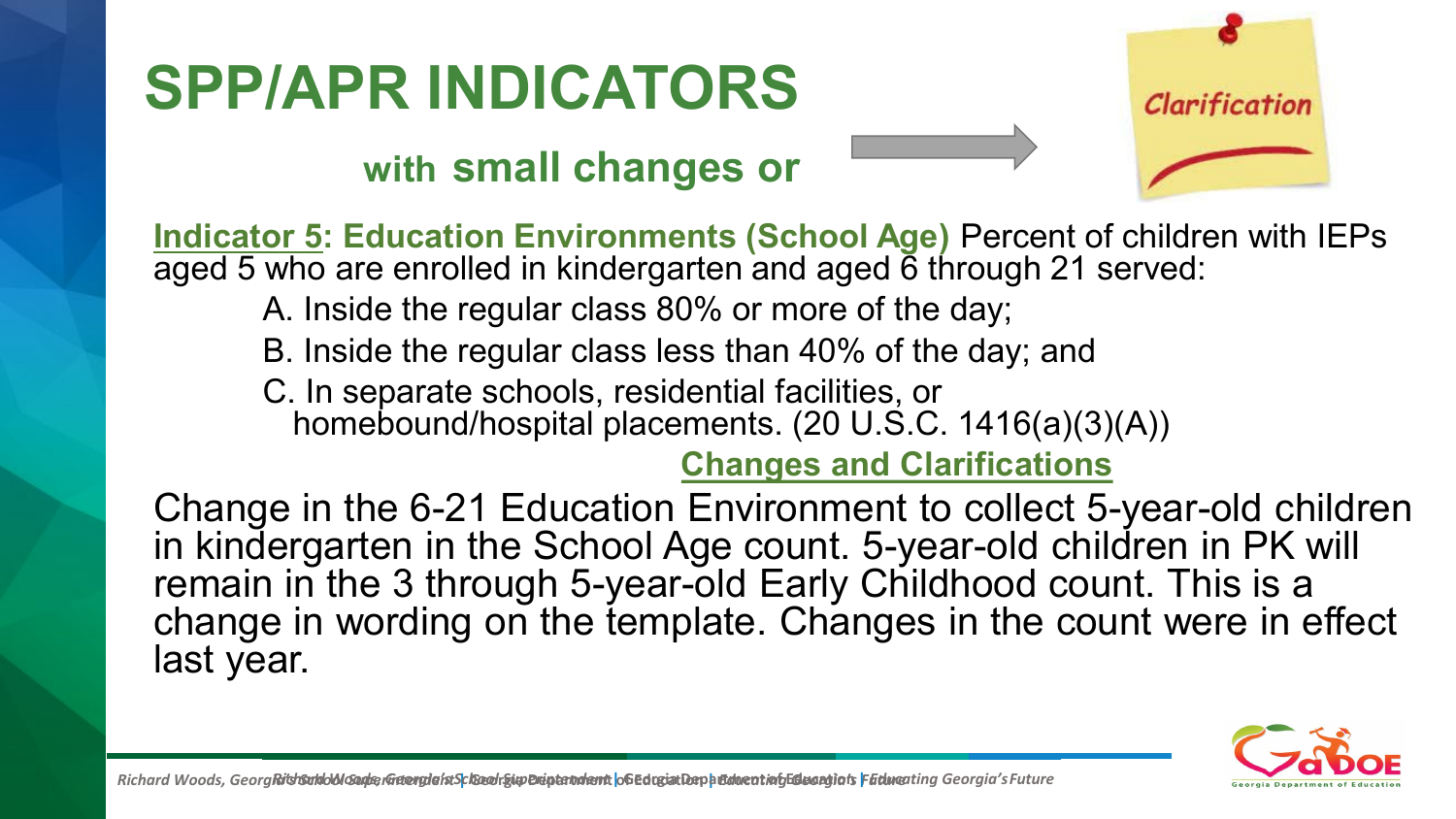### **with small changes or**



#### **Indicator 13: Secondary Transition**

Percent of youth with IEPs aged 16 and above with an IEP that includes appropriate measurable postsecondary goals that are annually updated and based upon an age-appropriate transition assessment, transition services, including courses of study, that will reasonably enable the student to meet those postsecondary goals, and annual IEP goals related to the student's transition services needs. There also must be evidence that the student was invited to the IEP Team meeting where transition services are to be discussed and evidence that, if appropriate, a representative of any participating agency was invited to the IEP Team meeting with the prior consent of the parent or student who has reached the age of majority. (20 U.S.C. 1416(a)(3)(B))

#### **Changes and Clarifications**

Clarification that there must be evidence that, if appropriate, a representative of any participating agency likely to providing or paying for transition or pre-employment transition was invited to the IEP meeting. Georgia has been reviewing evidence of inviting agency participants for several years. The SPP/APR change will not be new for Georgia.

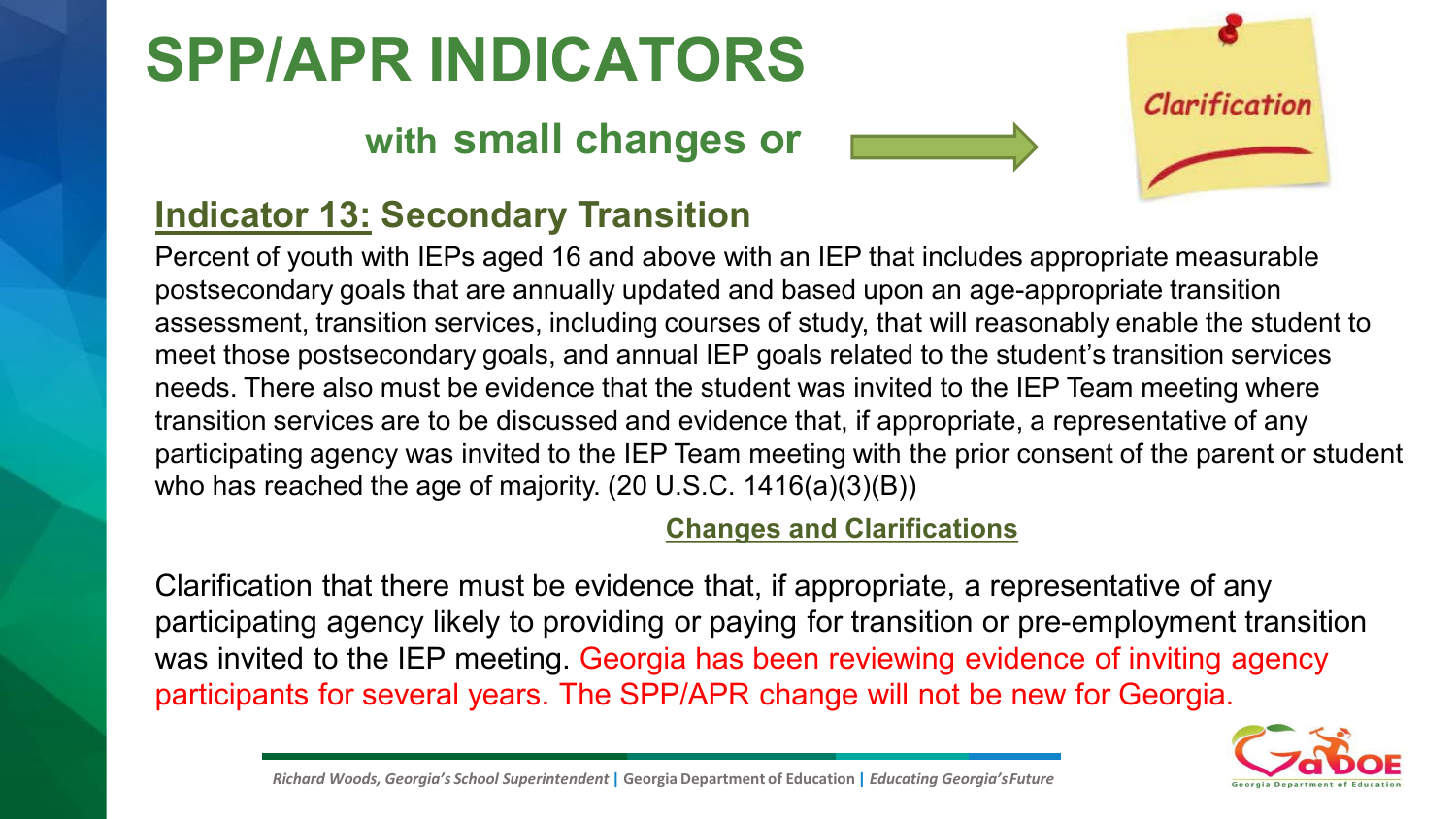

#### **with small changes or**





Now due at the same time as the SPP/APR



Clarification

*Richard Woods, Georgia's School Superintendent* **| Georgia Department of Education |** *Educating Georgia'sFuture*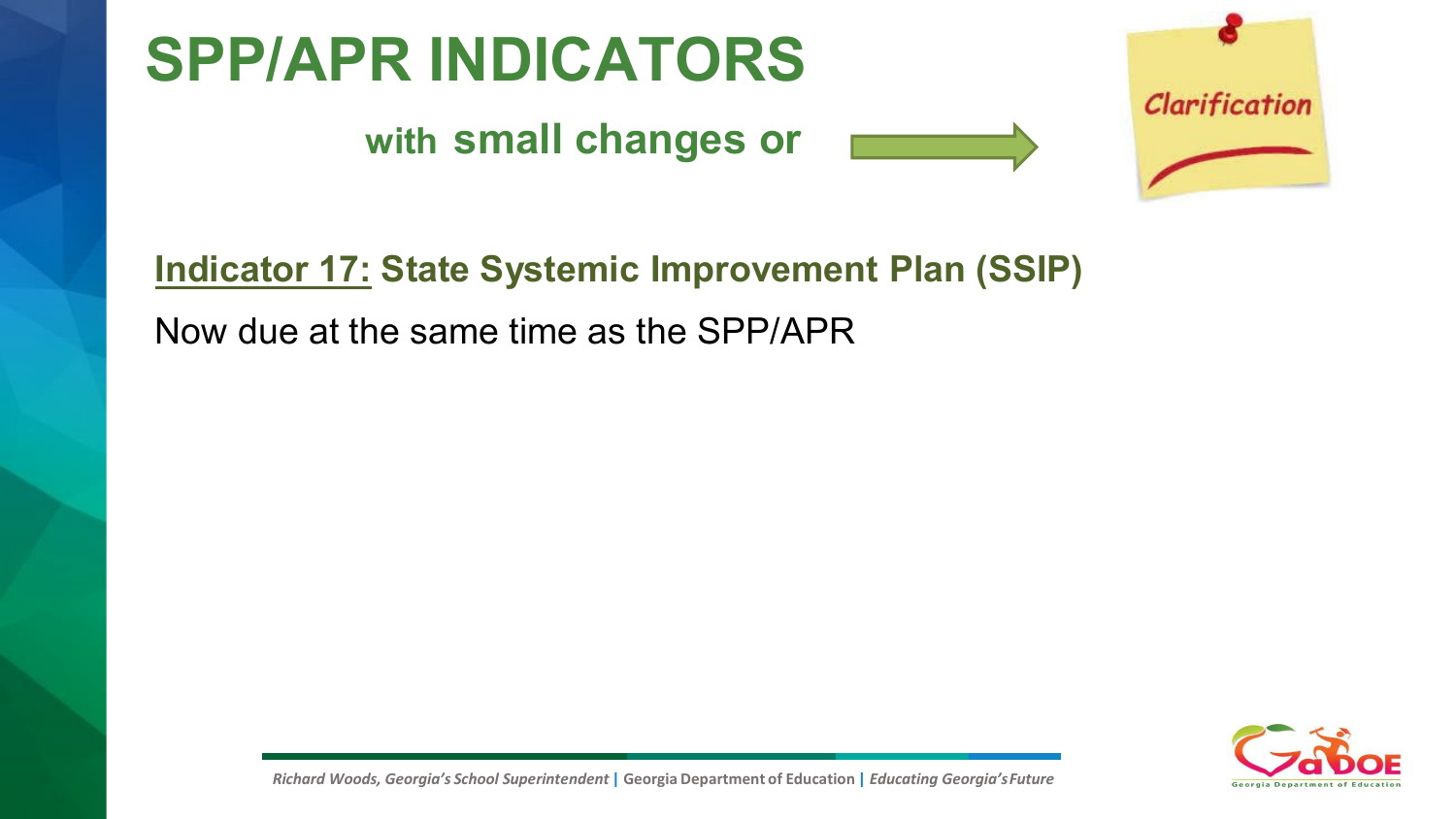

#### **Indicator 1: Graduation**

Percent of youth with Individualized Education Programs (IEPs) graduating from high school with a regular high school diploma. (20 U.S.C. 1416 (a)(3)(A))

#### **Indicator 2: Drop Out**

Percent of youth with IEPs dropping out of high school. (20 U.S.C. 1416 (a)(3)(A))

#### **Indicator 3 A-D : Assessment for Students with Disabilities**

- **A. Participation Rate**
- **B. Proficiency Rate against grade level standards**
- **C. Proficiency Rate against alternate academic achievement standards**
- **D. Gap in Proficiency Rates for children with IEPs and all students against grade level academic achievement standards**

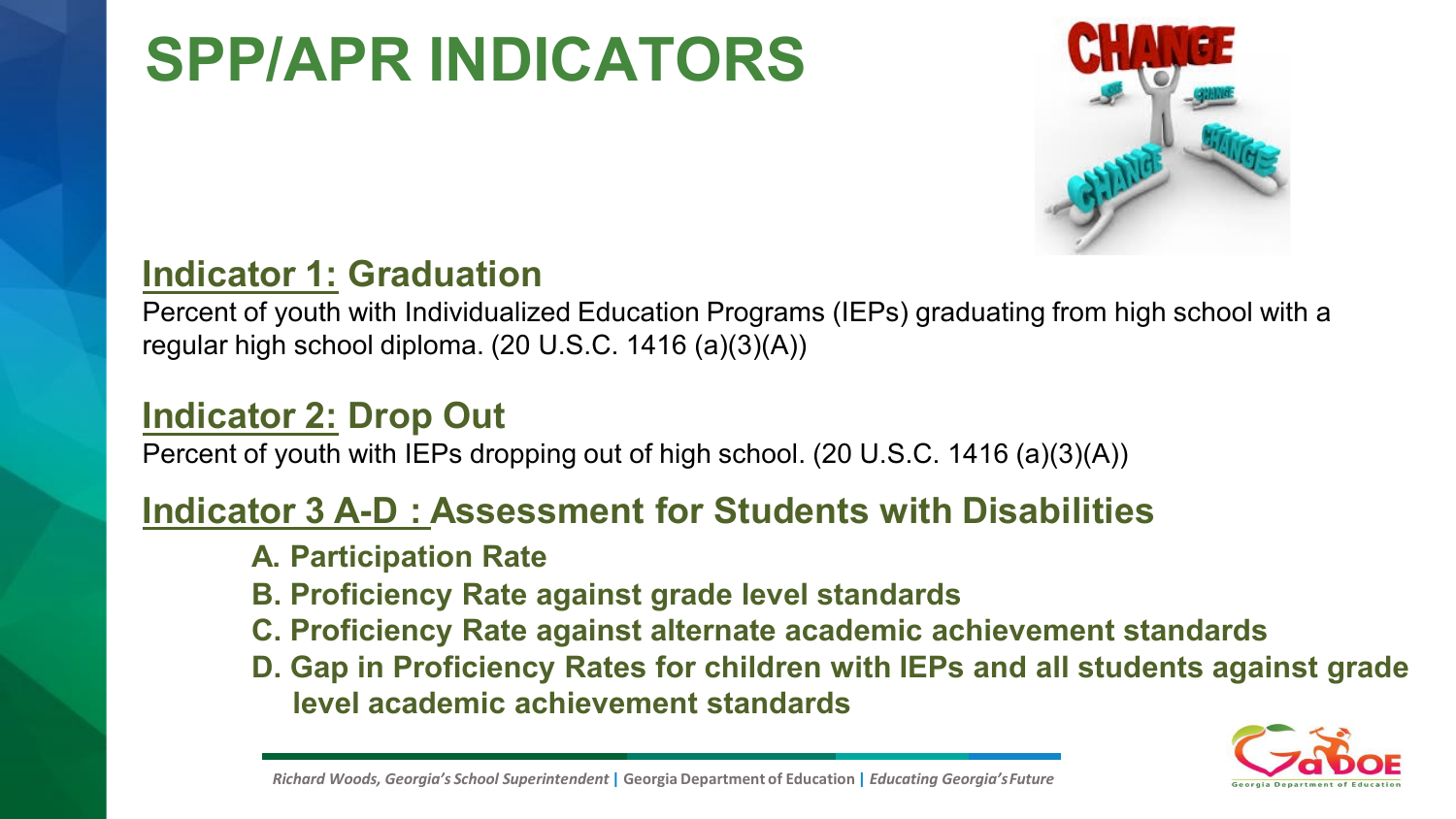

#### **Indicator 6: Preschool Environments (includes 5-year-olds in Preschool)**

Preschool environments: Percent of children aged 3 through 5 with IEPs attending a:

- A. Regular early childhood program and receiving the majority of special education and related services in the regular early childhood program; and
- B. Separate special education class, separate school or residential facility.
- C. Receiving special education and related services in the home.
- $(20 \text{ U.S.C. } 1416(a)(3)(A))$

#### **Indicator 8: Parent Involvement**

Percent of parents with a child receiving special education services who report that schools facilitated parent involvement as a means of improving services and results for children with disabilities.  $(20 U.S.C. 1416(a)(3)(A))$ 

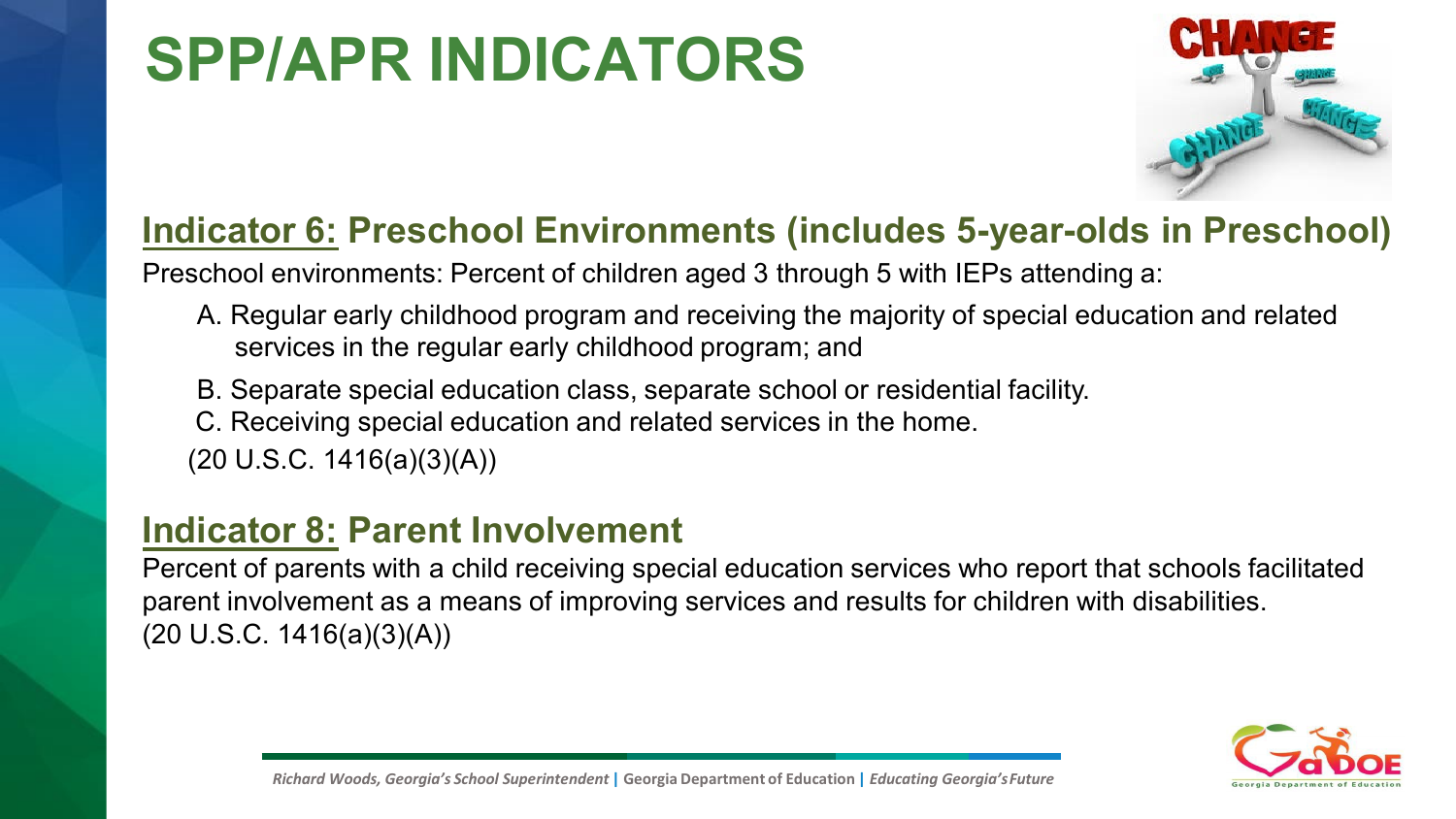

### **Indicator 14: Post-School Outcomes**

Post-school outcomes: Percent of youth who are no longer in secondary school, had IEPs in effect at the time they left school, and were:

Enrolled in higher education within one year of leaving high school.

Enrolled in higher education or competitively employed within one year of leaving high school.

Enrolled in higher education or in some other postsecondary education or training program; or competitively employed or in some other employment within one year of leaving high school.

(20 U.S.C. 1416(a)(3)(B))

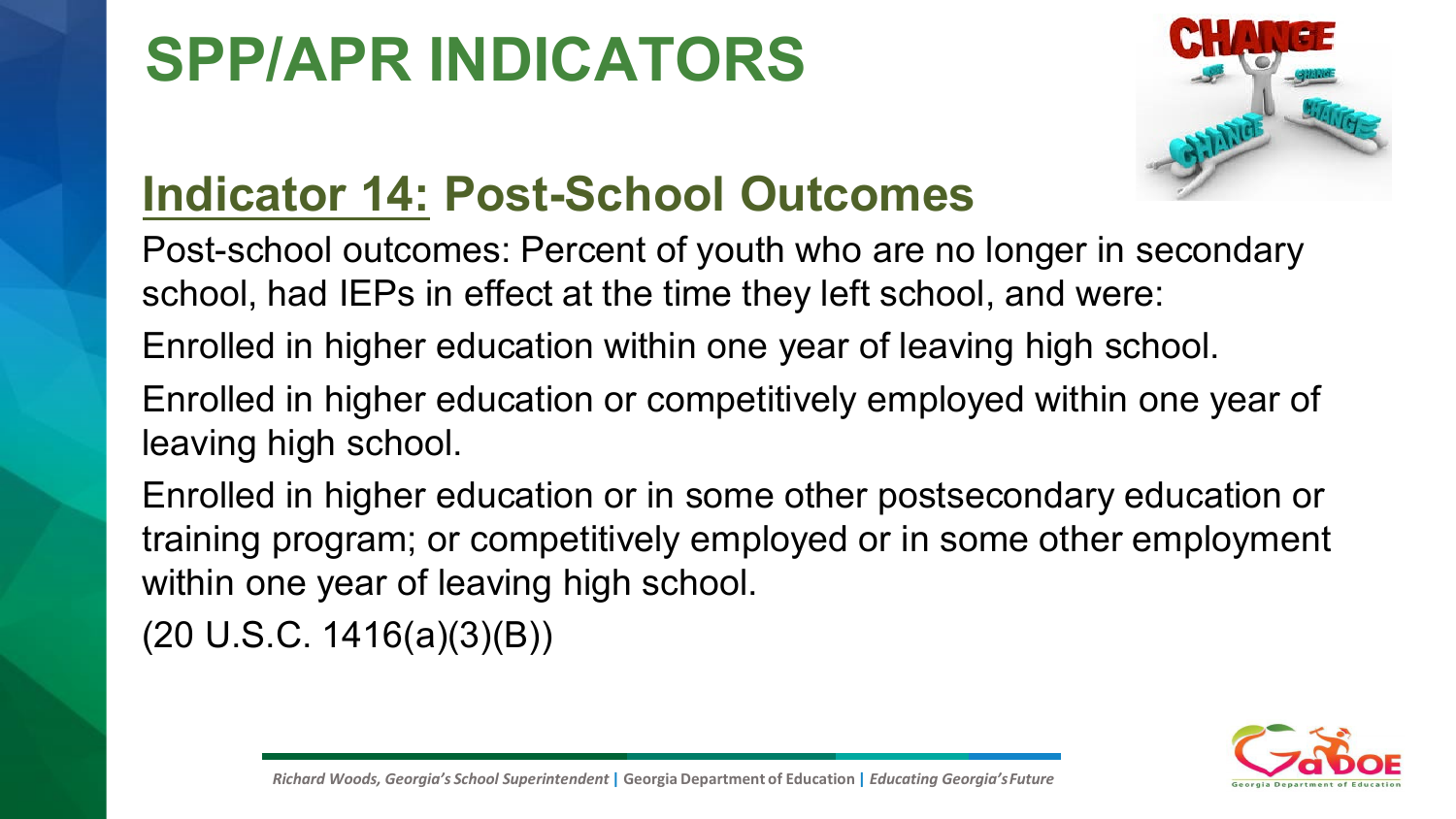



*Richard Woods, Georgia's School Superintendent* **| Georgia Department of Education |** *Educating Georgia'sFuture*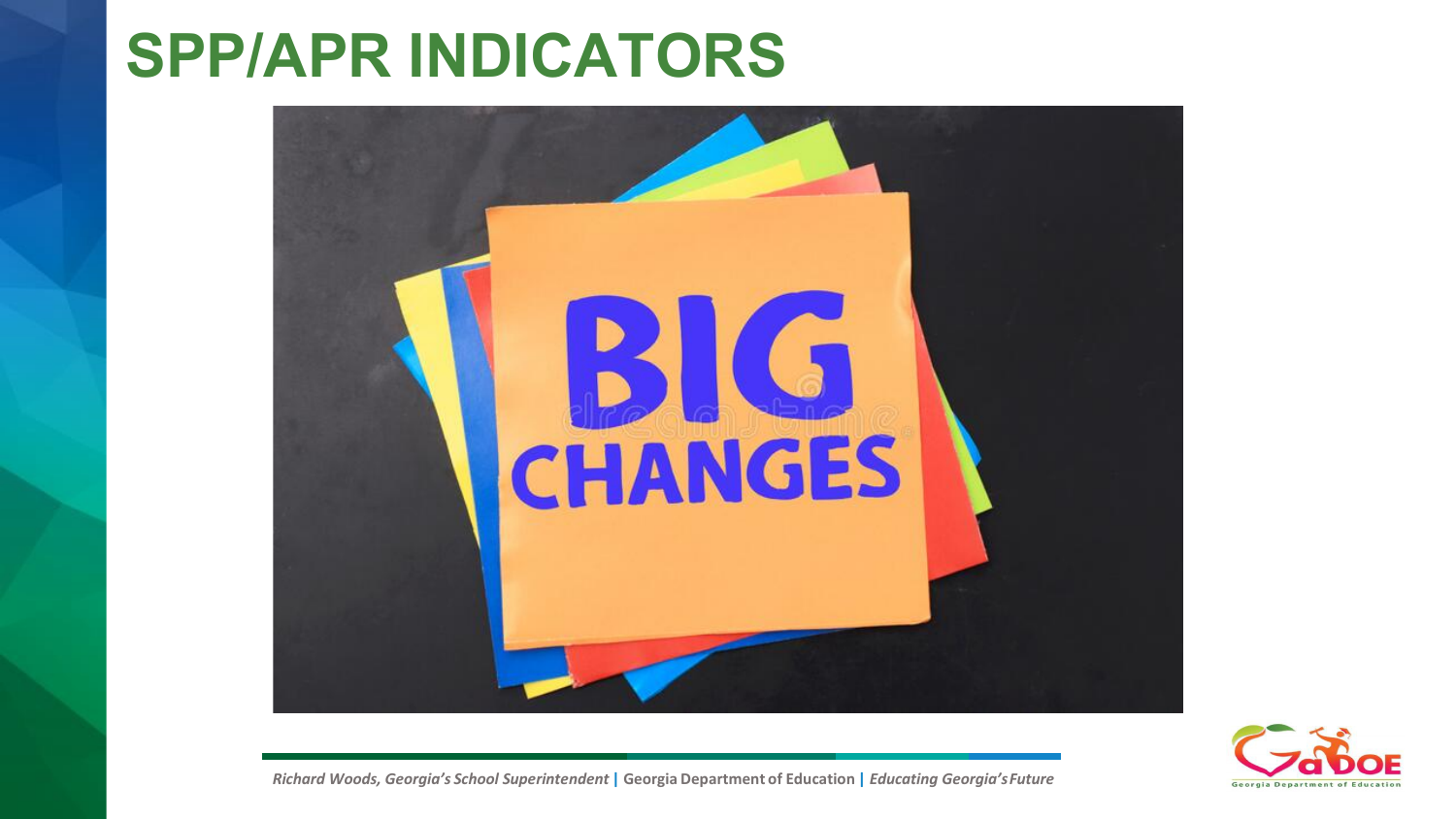### **SPP/APR Stakeholder Requirements**

**The Introduction Section of the SPP/APR must include:**

- **▶ Number of parent members & description of how parent members of the SAP, parent center staff, parents from local and statewide advocacy and advisory committees, and individual parents were engaged in setting targets, analyzing data, developing improvement strategies and evaluating progress;**
- **Description of activities conducted to increase the capacity of diverse groups of parents to support the development and implementation of activities that are designed to improve the outcomes of students with disabilities;**

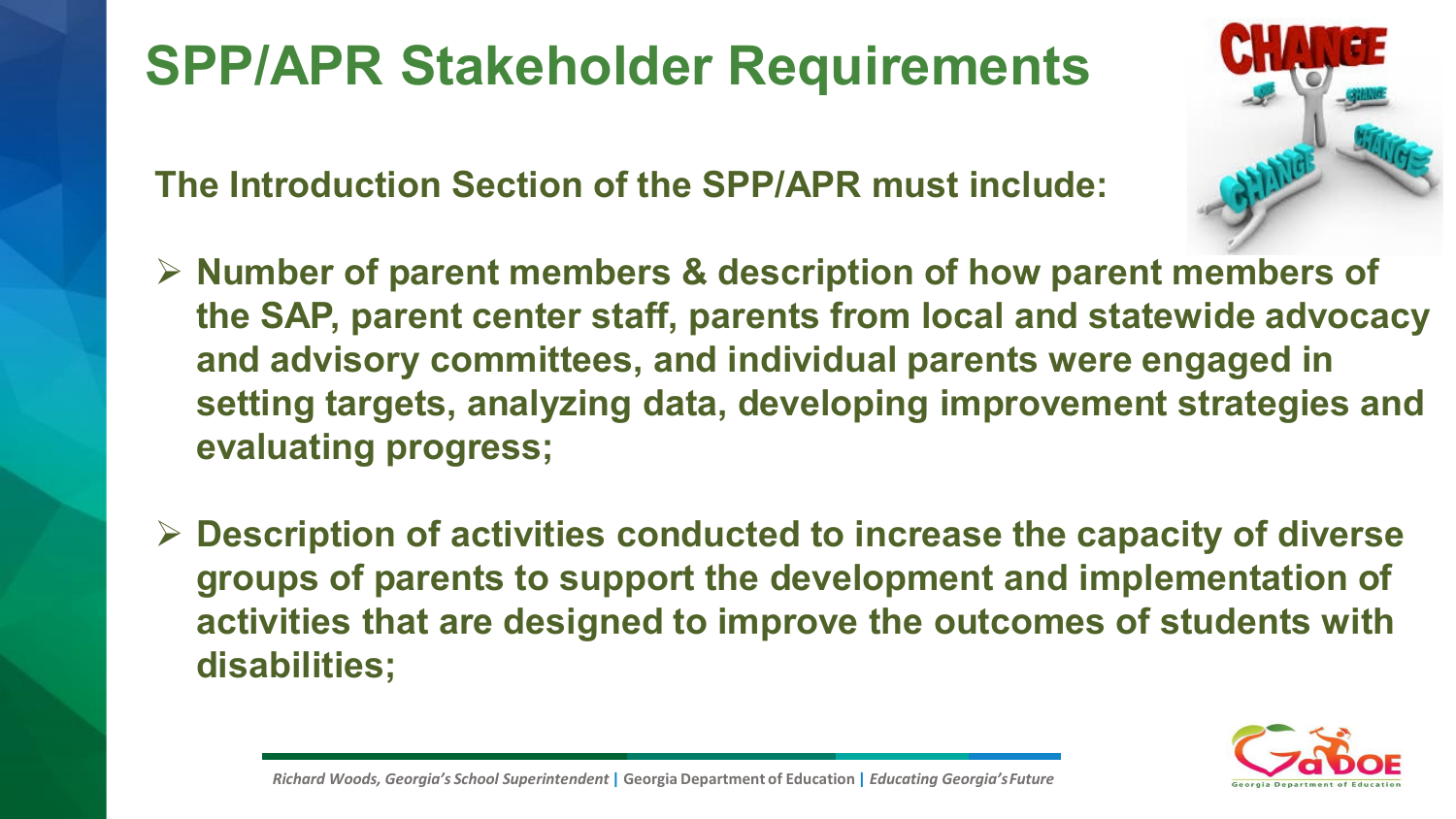### **SPP/APR Stakeholder Requirements**



**Stakeholder involvement description & requirements must include:**

- **Mechanism and Timelines for soliciting public input for target setting, analyzing data, developing improvement strategies, and evaluating progress; and**
- **Mechanisms and timelines for making the results of the target setting, data analysis, development of improvement strategies, and evaluation available to the public**

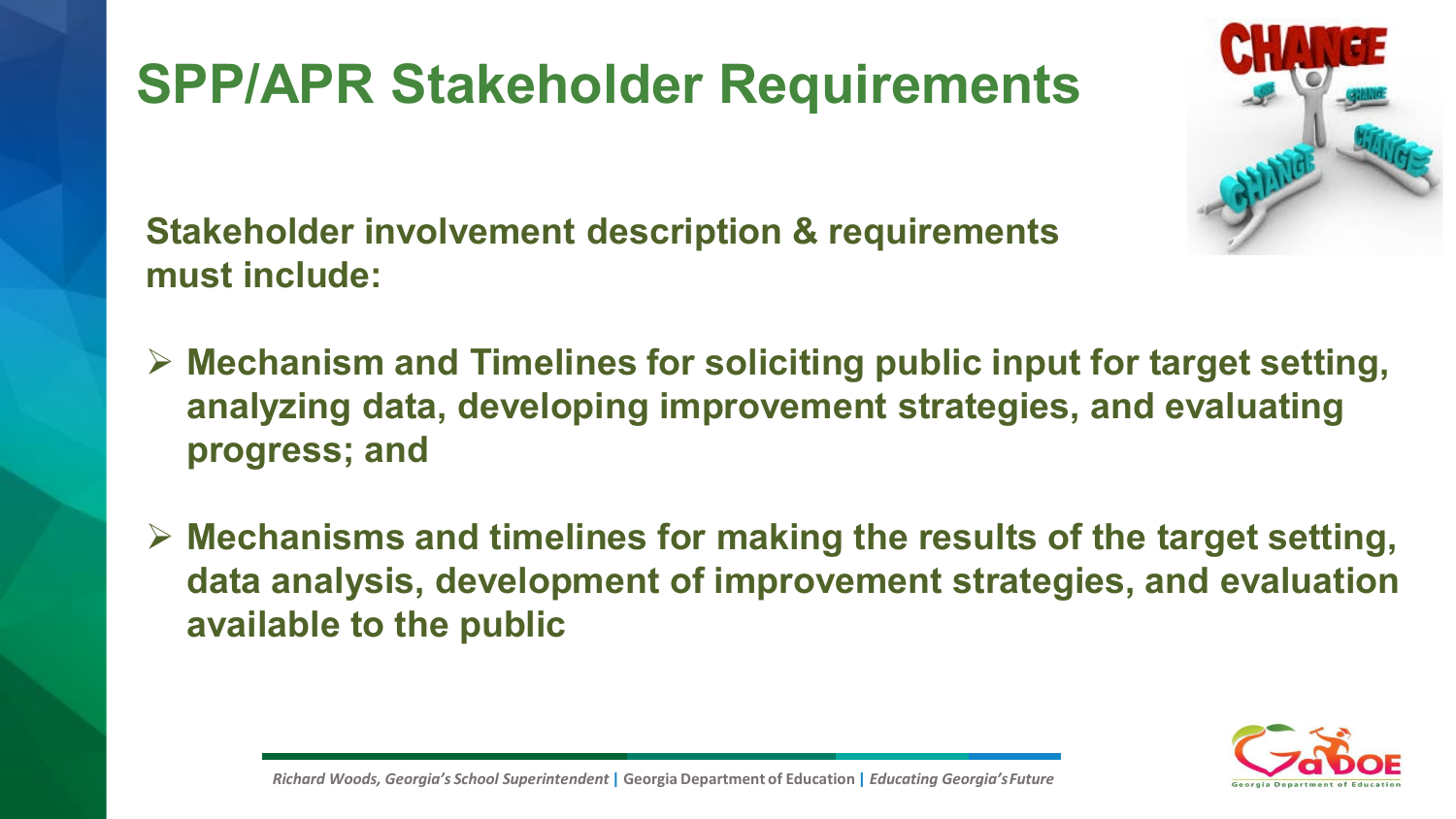#### **Indicator 1: Graduation**

**Percent of youth with Individualized Education Programs (IEPs) graduating from high school with a regular high school diploma. (20 U.S.C. 1416 (a)(3)(A))**

#### **Current Calculation: Adjusted Cohort Rate- same as ESSA**

**Updated Calculation: Report the Same Data as in 618 used for Reporting under Section 618 FS009 - Children with Disabilities (IDEA) Exiting Special Education File Specifications**

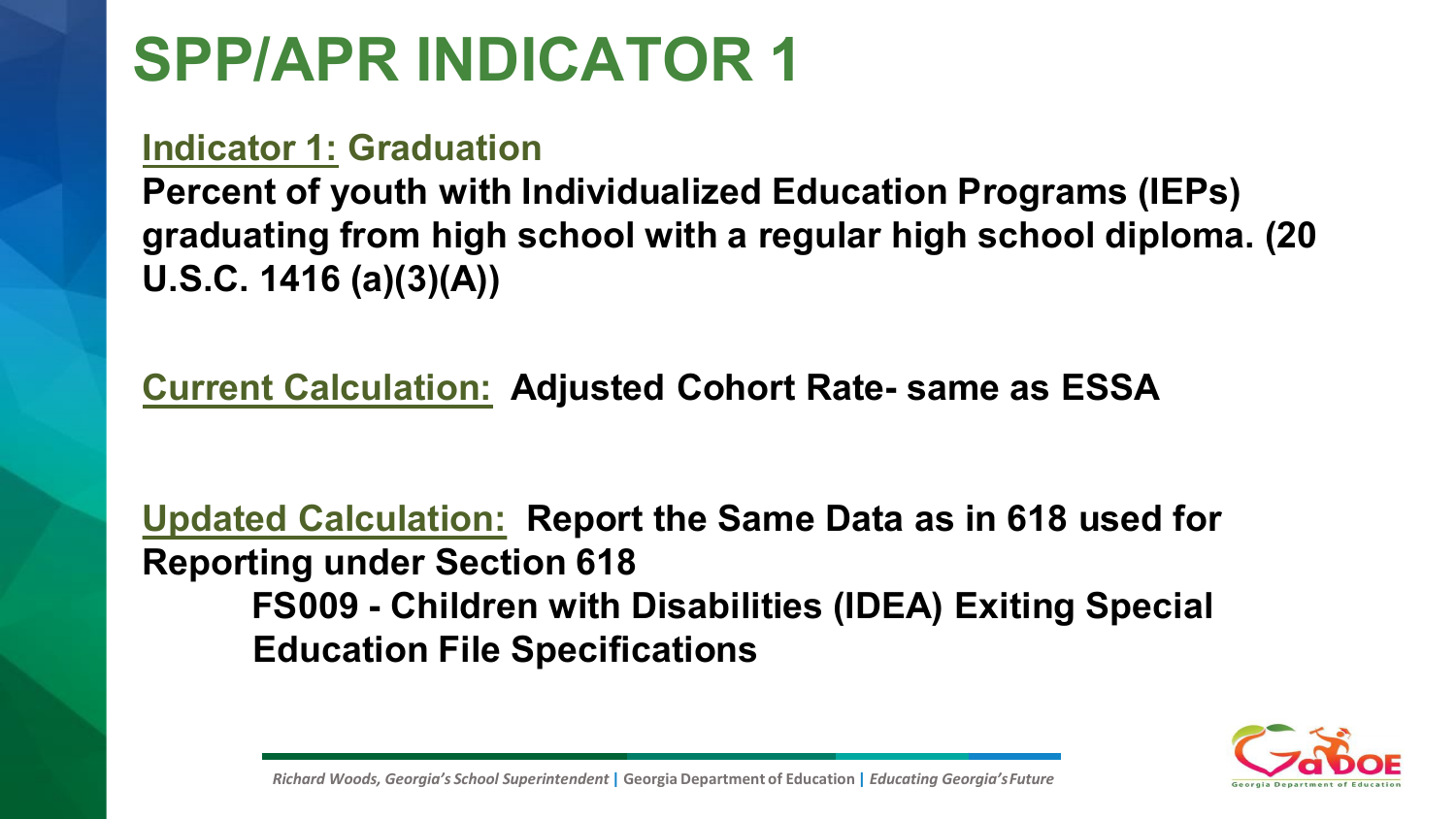### **Graduation Rate Comparison**

**SWD (9th-12th) who graduate in four years with a regular high school diploma or state defined alternate diploma**

**SWD who form the adjusted cohort for the graduating class**

#### • **Adjusted Cohort Calculation** • **618 Data-- Event Calculation**

**SWD (age 14-21) who exit special education by graduating with a regular high school diploma SWD (age 14-21) who exit high school by: graduating with a regular diploma, graduating with a state defined alternate diploma, receiving a certificate, \*reaching maximum age, or dropping out**

**\* Georgia does not use reaching maximum age.**

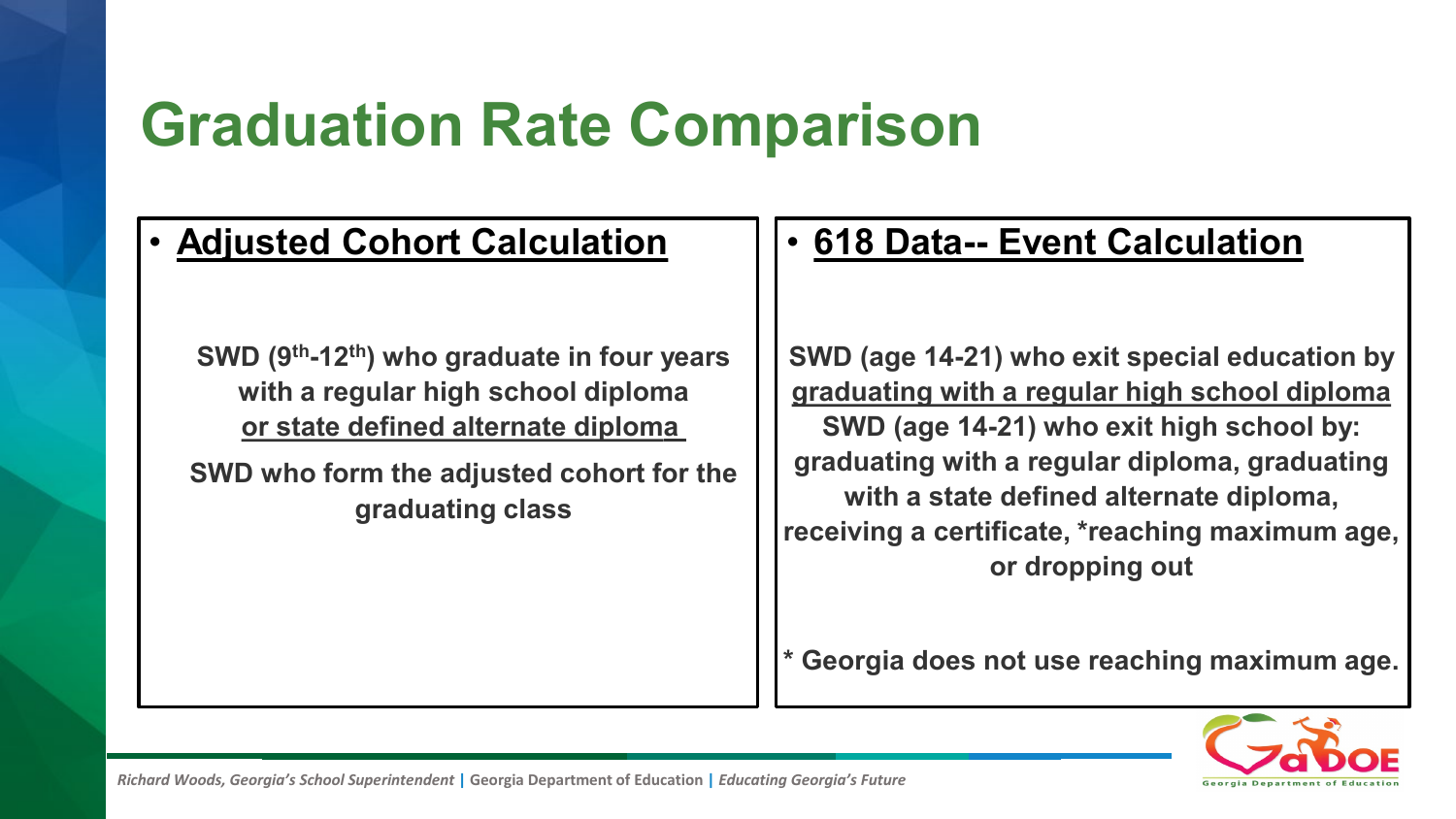### **Graduation Rate Comparison**

- **Adjusted Cohort Calculation**
- Includes only high school students who exit school
- Students must graduate in 4 years\*
- Alternate Diploma counts as "regular" graduate

\*except State Defined Alternate Diploma students for whom cohort reassignment is made

- **618 Data- Event Calculation**
- Includes **all** students age 14- 21 who exit school and were enrolled on July 1<sup>st</sup> in the **State**
- Students do not have to graduate in 4 years
- Alternate Diploma does not count as "regular" graduate



*Richard Woods, Georgia's School Superintendent* **| Georgia Department of Education |** *Educating Georgia's Future*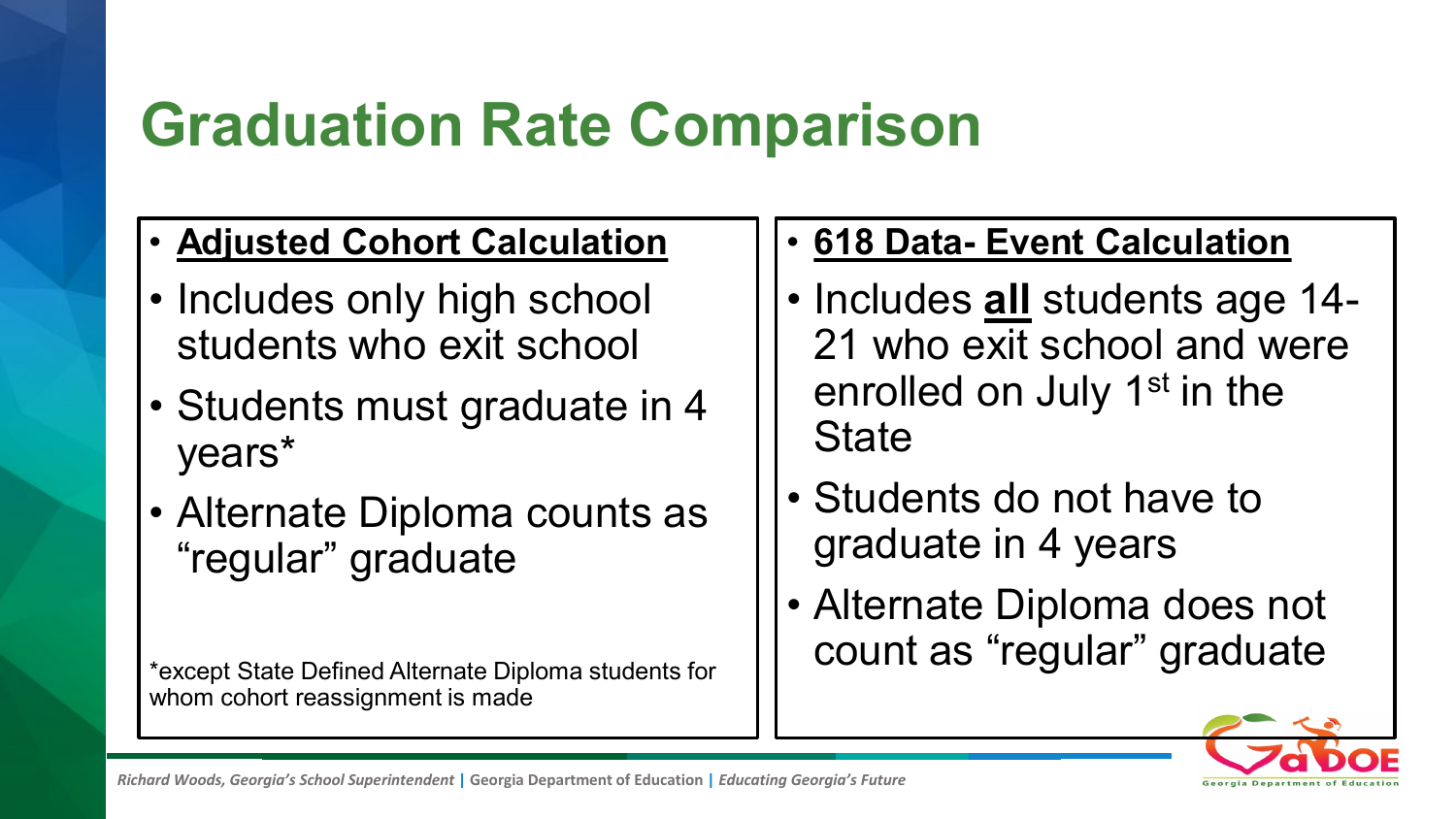### **Graduation Rate Implications**

- Initial calculations with the Annual Event graduation calculation formula indicate that the graduation rate will show an increase of more than 6 percent.
- Target setting will have to examine the incremental progress expected for graduation rate for the FFY2020-2025 SPP/APR Package.
- There will now be 2 different graduation rates for students with disabilities.
	- Adjusted Cohort Graduation Rate- used for ESSA for Title I
	- Annual Event Graduation Rate- used for SPP/APR for OSEP

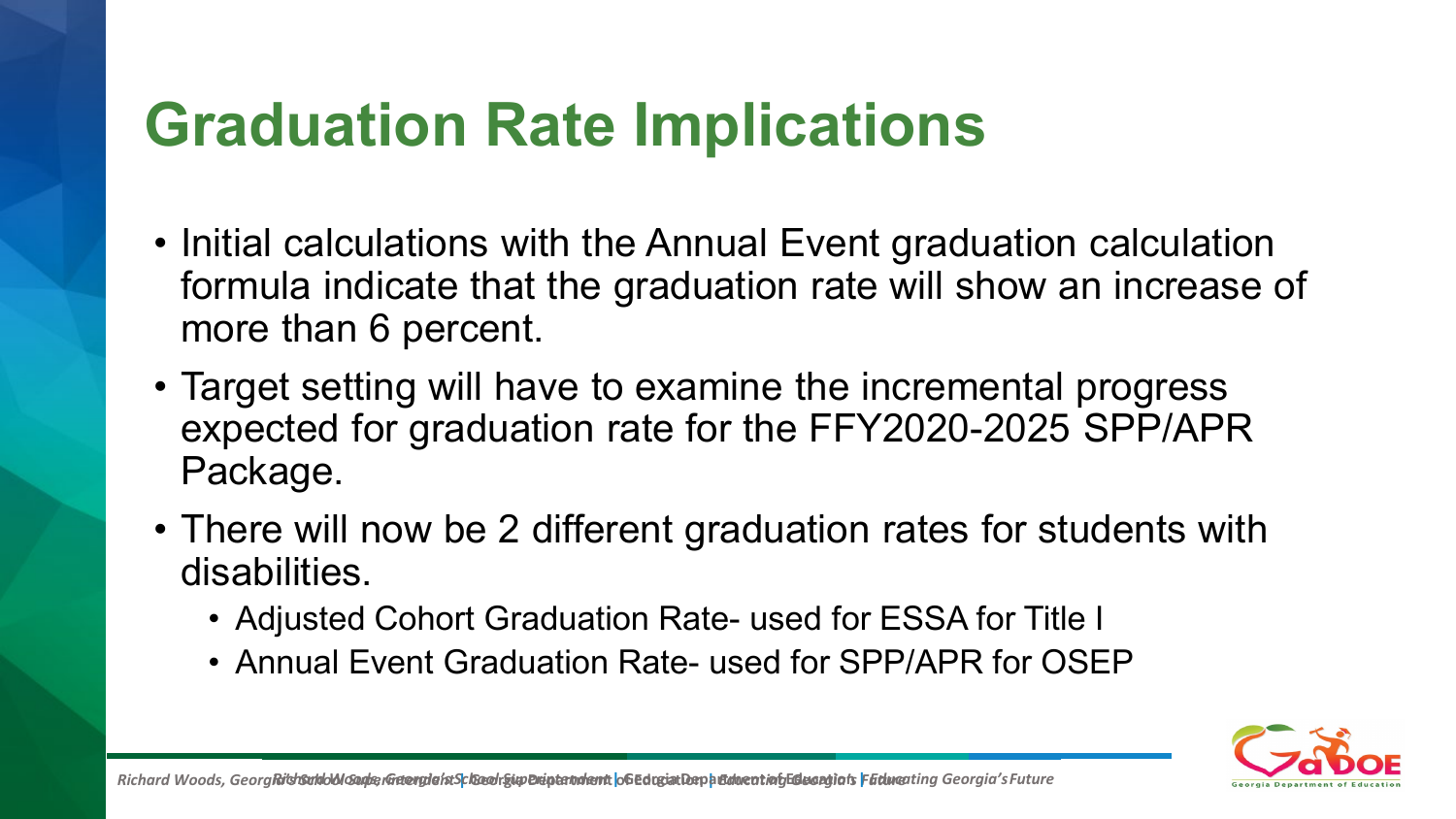#### **Indicator 2: Dropout**

**Percent of youth with IEPs dropping out of high school. (20 U.S.C. 1416 (a)(3)(A))** 

**Current Calculation: Use the annual event school dropout rate for students leaving a school in a single year determined in accordance with the National Center for Education Statistic's Common Core of Data**

**Updated Calculation: Report the Same Data as in 618 used for Reporting under Section 618 FS009 - Children with Disabilities (IDEA) Exiting Special Education File Specifications**



*Richard Woods, Georgia's School Superintendent* **| Georgia Department of Education |** *Educating Georgia'sFuture*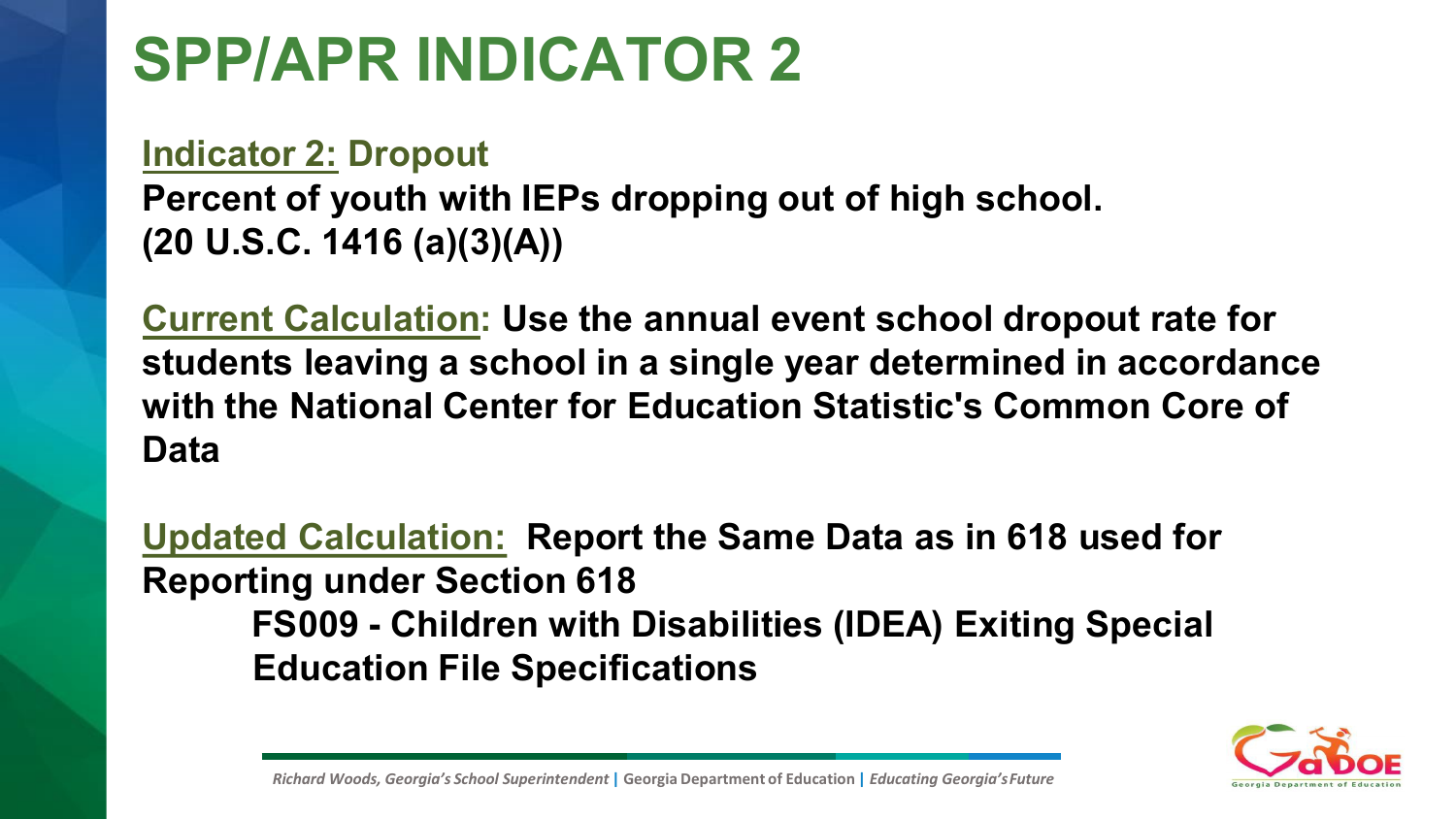### **Dropout Rate Comparison**

#### • **Annual Event Dropout Rate Calculation**

**Total Number of SWD in 9th – 12th who Dropout in High School Total Number of SWD in 9th-12th**

#### • **618 Exiters Calculation**

**Total Number of Students (ages 14-21) who exited special education due to Dropping Out Total Number of all SWD (ages 14-21) who exited school due to: graduating with a regular diploma, graduating with a state defined alternate diploma, receiving a certificate, \*reaching maximum age, or dropping out**

\* Georgia does not use maximum age.

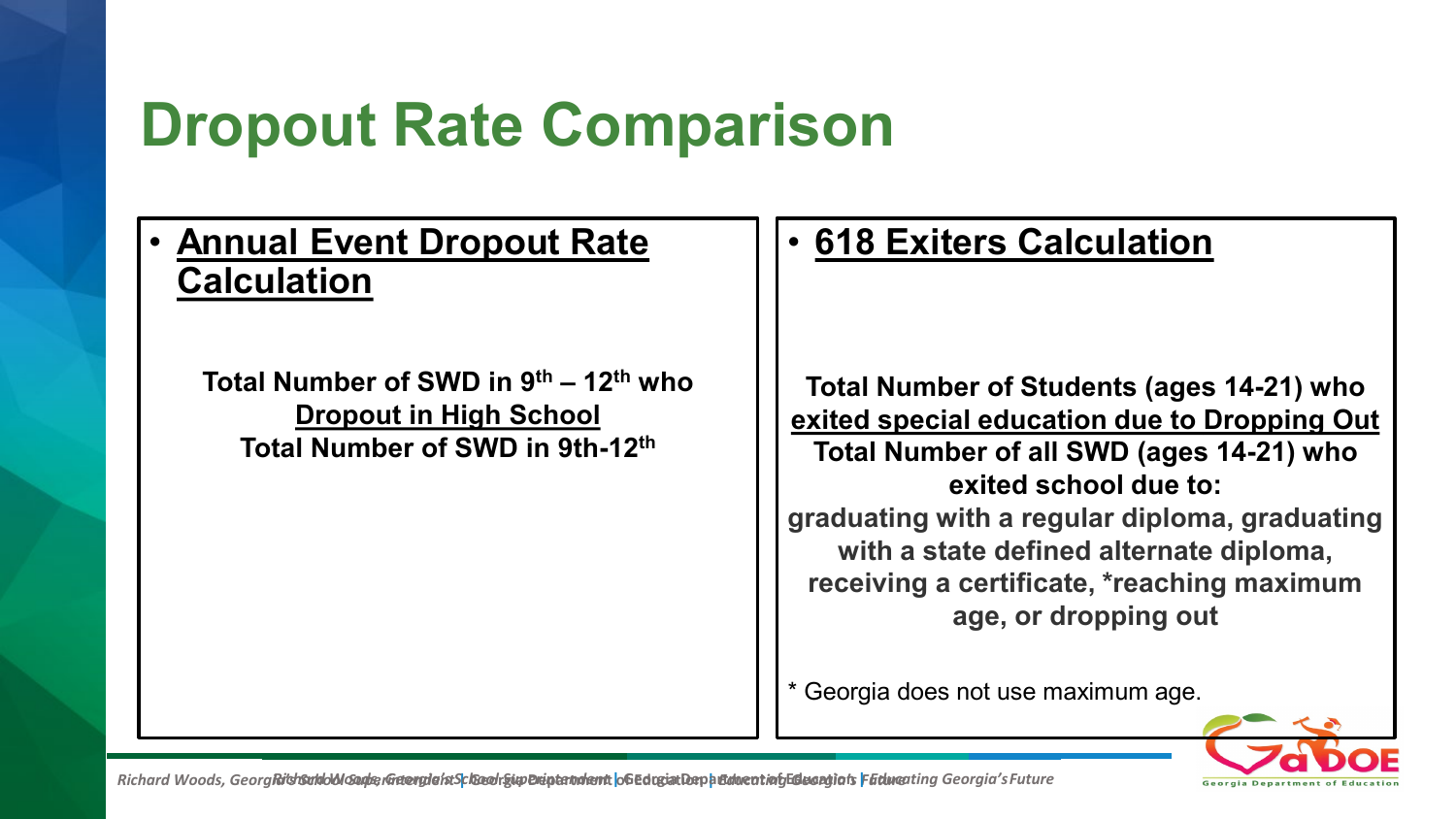### **Dropout Rate Comparison**

#### **Annual Event Dropout Rate Calculation**

- The denominator contains all SWD enrolled in grades 9-12 (relatively large number)
- The numerator includes  $9<sup>th</sup>$  12<sup>th</sup> SWD who dropout in high school

#### • **618 Exiters Calculation**

- The denominator includes **only** SWD students age 14- 21 enrolled on July 1<sup>st</sup> who **exit school** (relatively small number)
- The numerator includes age 14-21 who exit special education by dropping out

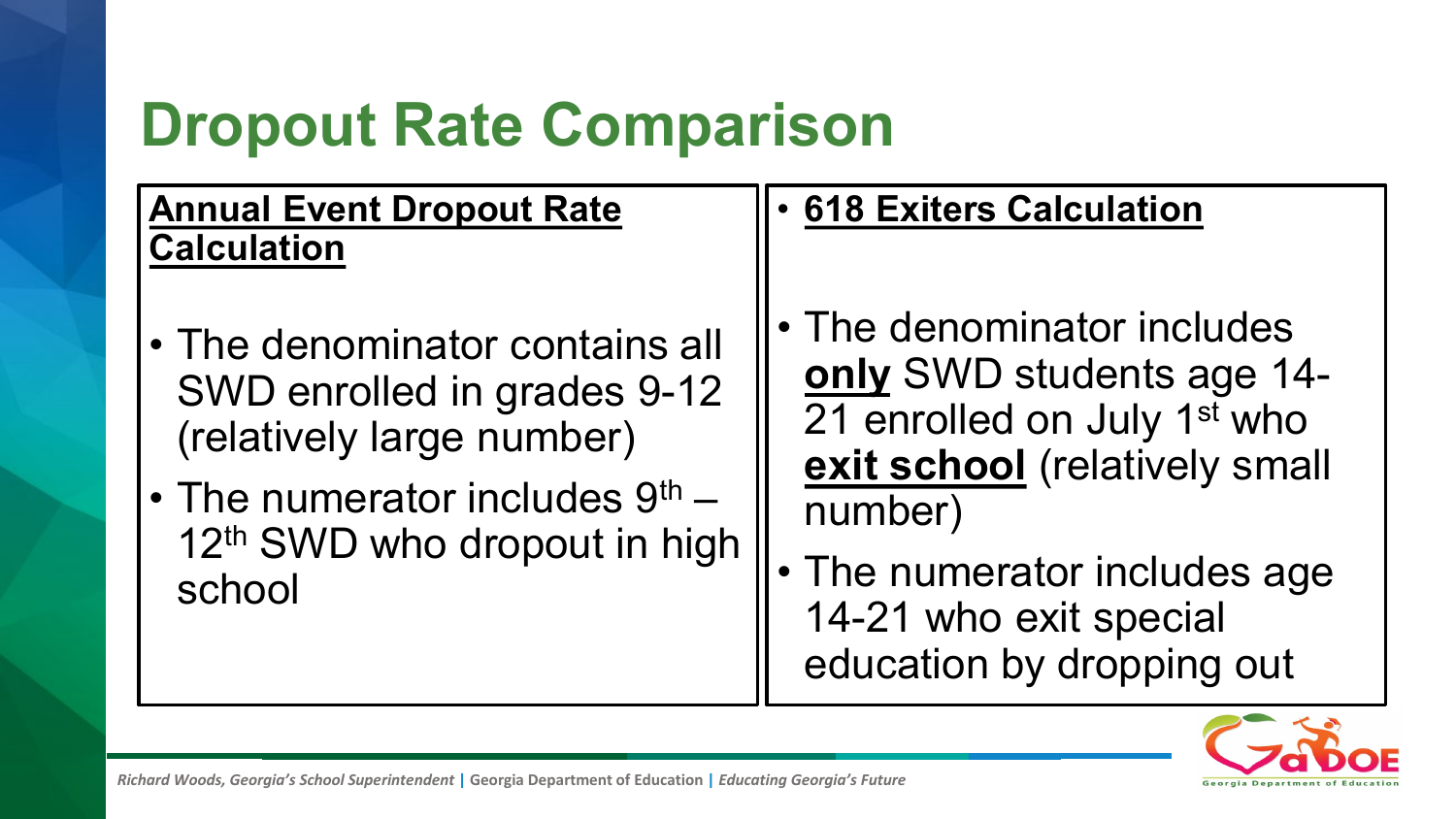### **Dropout Rate Implications**

- Initial calculations with the Exiters Calculation formula indicate that the dropout rate will **increase** by 7 percent or more.
- Target setting will have to examine the incremental progress expected for dropout rate for the FFY2020-2025 SPP/APR Package.
- The dropout and graduation rate will be much more closely aligned-- no large gaps!

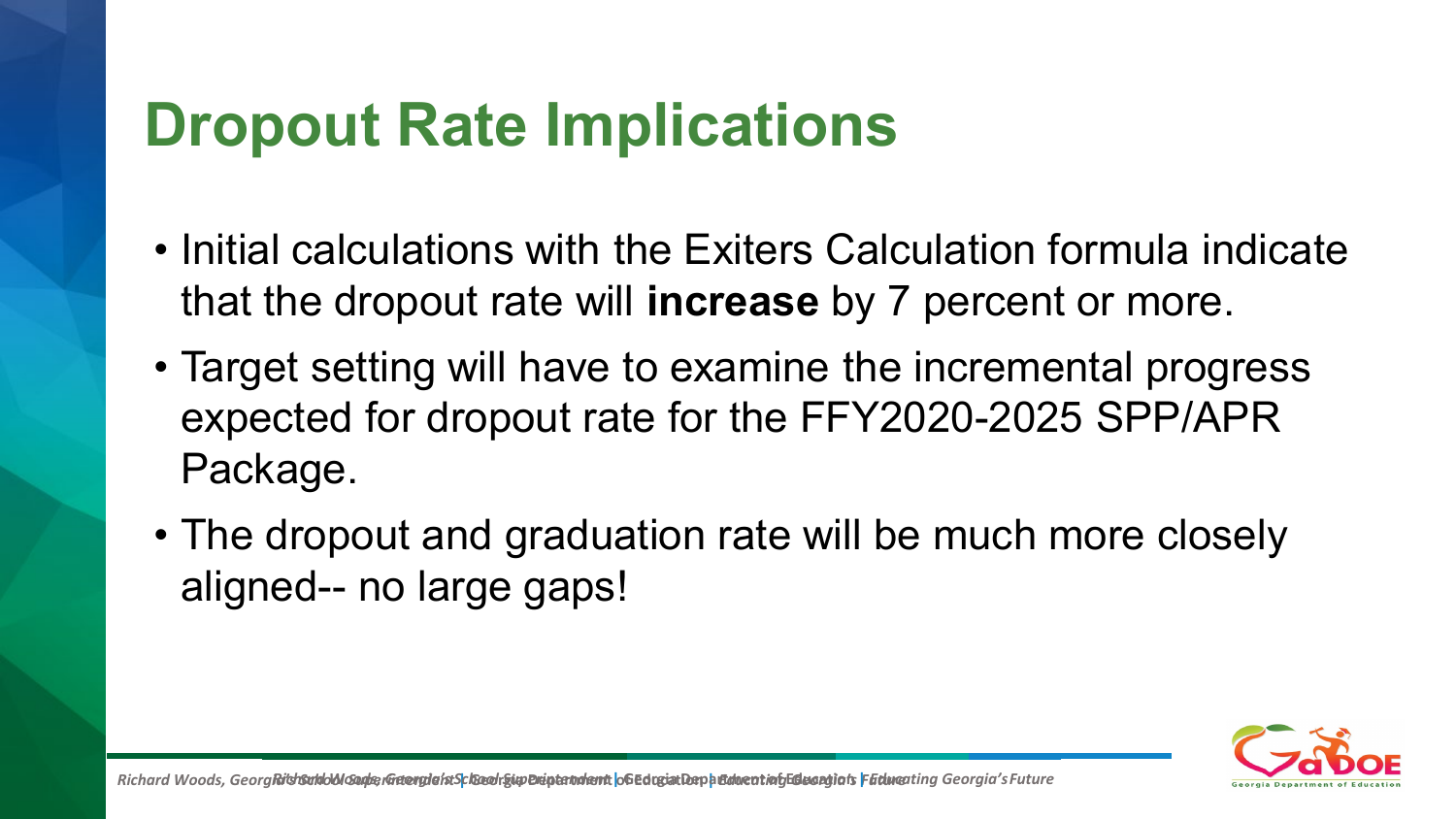### **SPP/APR INDICATOR 3 Assessment** 20 U.S.C. 1416 (a)(3)(A))

No major changes in calculations- additional components added

### Prior SPP/APR Indicator **Components**

A. Indicator 3A – Reserved B. Participation rate for children with IEPs

C. Proficiency rate for children with IEPs against grade level and alternate academic achievement standards

#### Current SPP/APR Indicator Components

- A. Participation rate for children with IEPs
- B. Proficiency rate for children with IEPs against grade level academic achievement standards
- C. Proficiency rate for children with IEPS against alternate academic achievement standards
- D. Gap in proficiency rates for children with IEPs and all students against grade level academic achievement standards

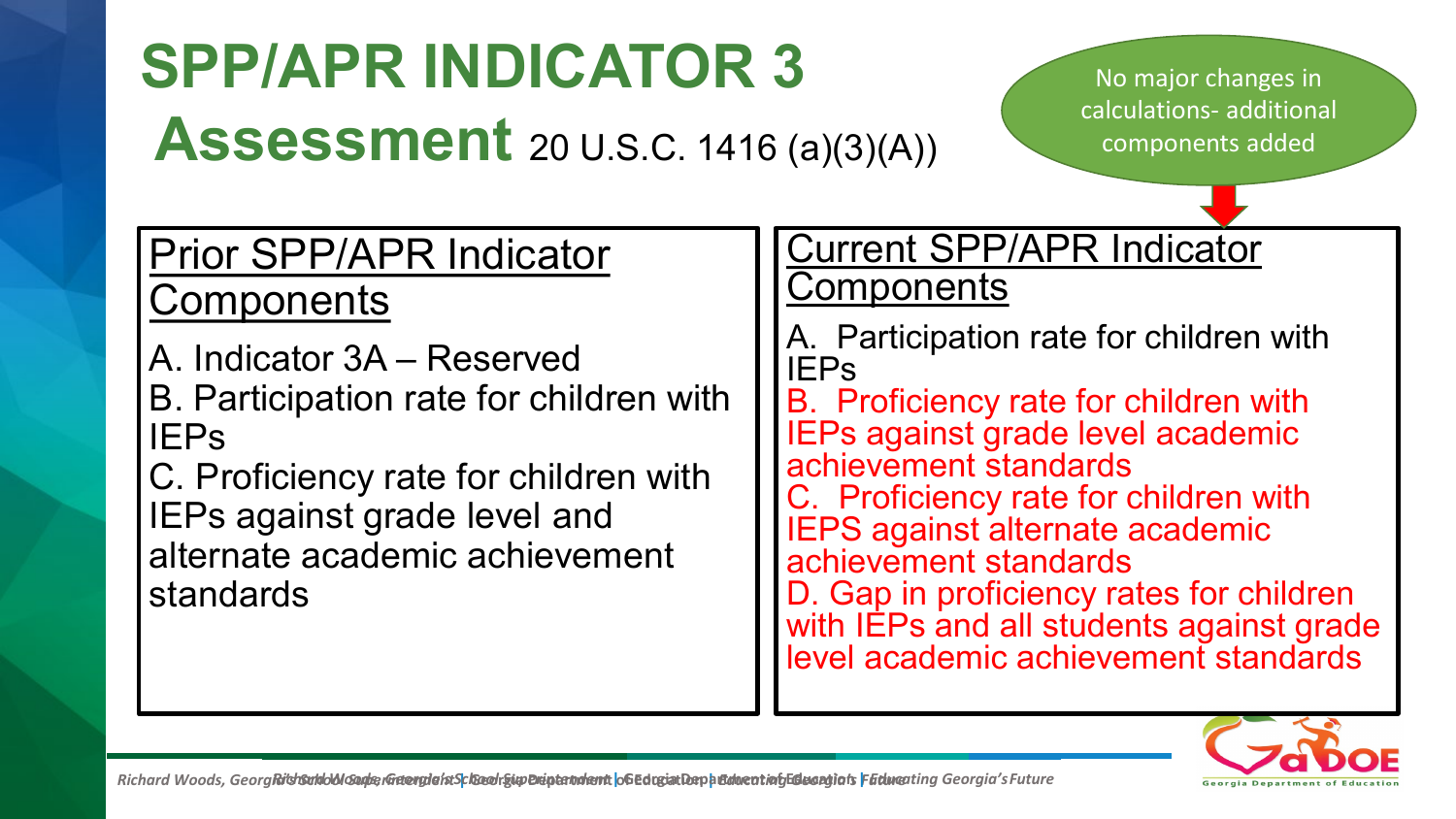### **Assessment Calculations**

#### A. Participation Rate Percent

# of children with IEPs participating in an assessment total # of children with IEPs enrolled during the testing window



B. Proficiency Rate Percent (grade level achievement standards)

(# of children with IEPs scoring at or above proficient against grade level academic achievement standards total # of children with IEPs who received a valid score and a proficiency level on the **regular assessment**

Calculate separately for reading and math for grades 4, 8, and high school Include all students enrolled both Full Academic Year & Not Full Academic Year Must have an IEP at testing time



Grades

Split into

B & C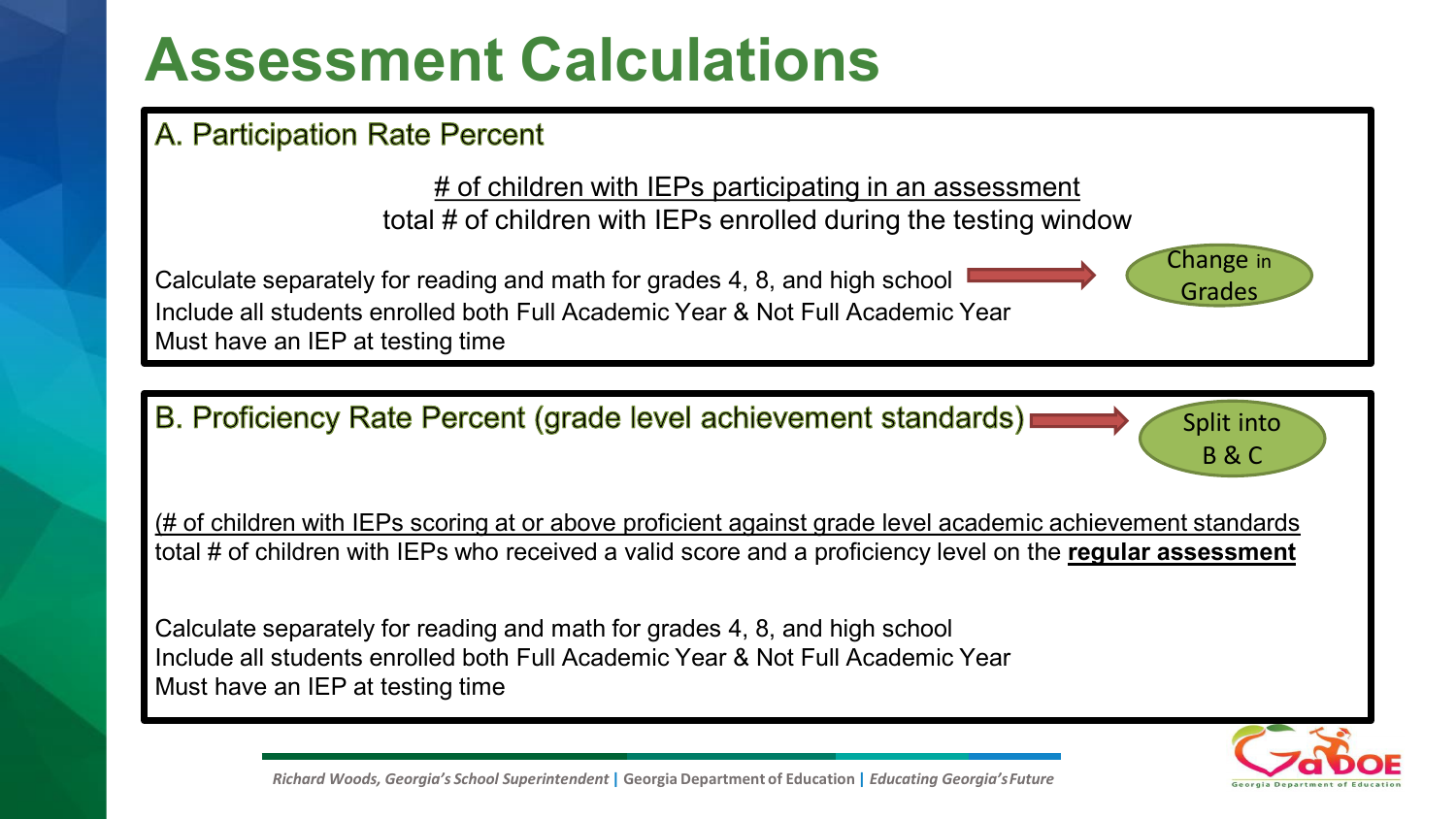### **Assessment Calculations**

C. Proficiency Rate Percent (alternate achievement standards)

(# of children with IEPs scoring at or above proficient against alternate academic achievement standards total # of children with IEPs who received a valid score and a proficiency level on the **alternate assessment**

Calculate separately for reading and math for grades 4, 8, and high school Include all students enrolled both Full Academic Year & Not Full Academic Year Must have an IEP at testing time

#### D. Proficiency Rate Gap (students with IEPs compared to all students)  $\square$

**NEW** 

Split into

B & C

Proficiency rate for children with IEPs scoring at or above proficient against grade level academic achievement standards for the 2020-2021 school year subtracted from the proficiency rate for all students scoring at or above proficient against grade level academic achievement standards for the 2020-2021 school year

Calculate separately for reading and math for grades 4, 8, and high school Include all students enrolled both Full Academic Year & Not Full Academic Year Must have an IEP at testing time Only grade level academic achievement standards, not alternate standards

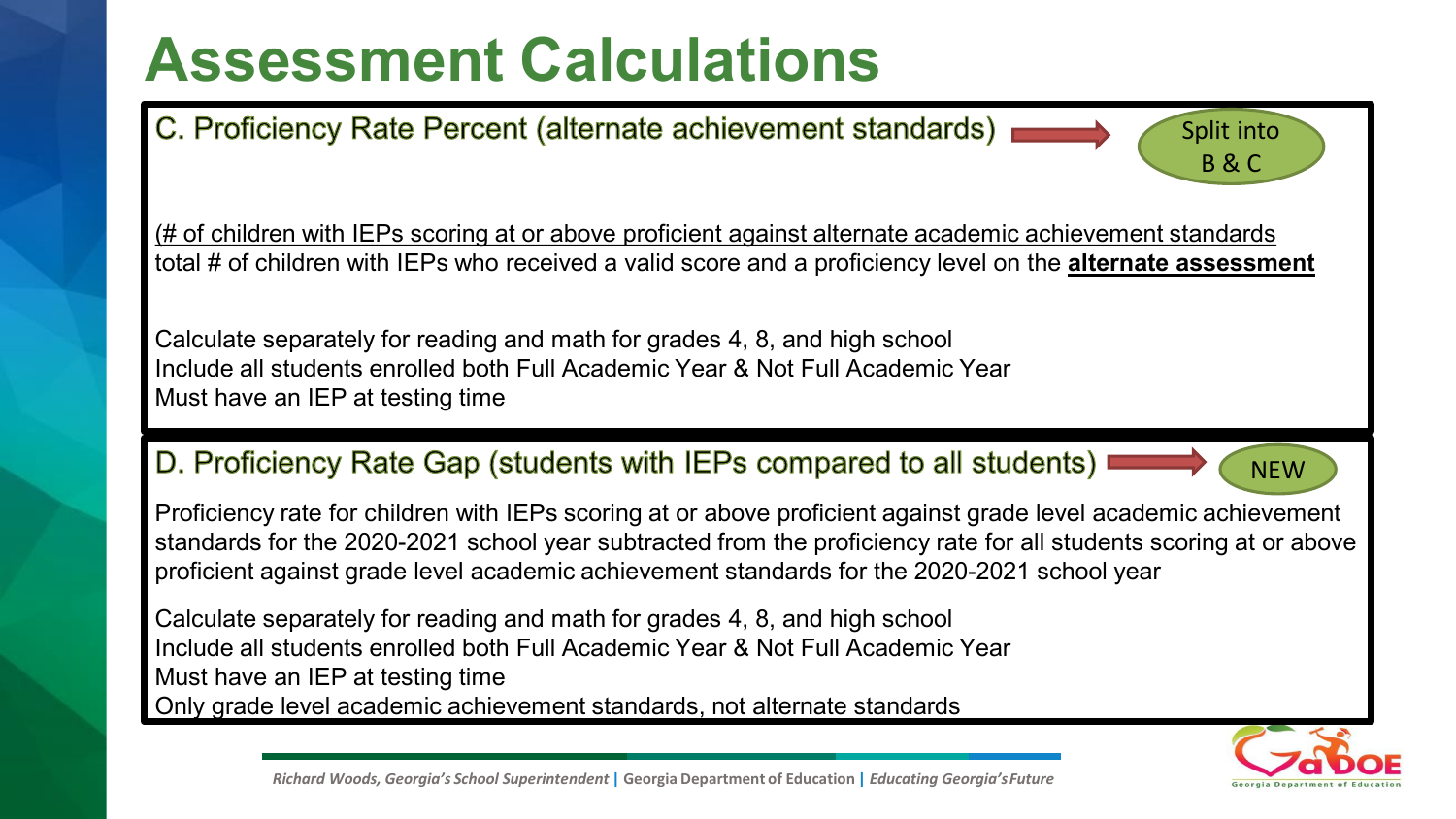### **SPP/APR INDICATOR 6 Preschool LRE** 20 U.S.C. 1416 (a)(3)(A))

No changes in calculations- additional component added

### Prior SPP/APR Indicator **Components**

Percent of children with IEPs aged 3, 4, and aged 5 who are enrolled in a preschool program attending a:

- A. Regular early childhood program and receiving the majority of special education and related services in the regular early childhood program; and
- B. Separate special education class, separate school or residential facility.

#### Current SPP/APR Indicator Components

Percent of children with IEPs aged 3, 4, and aged 5 who are enrolled in a preschool program attending a:

- A. Regular early childhood program and receiving the majority of special education and related services in the regular early childhood program; and
- B. Separate special education class, separate school or residential facility.
- C. Receiving special education and related services in the home.

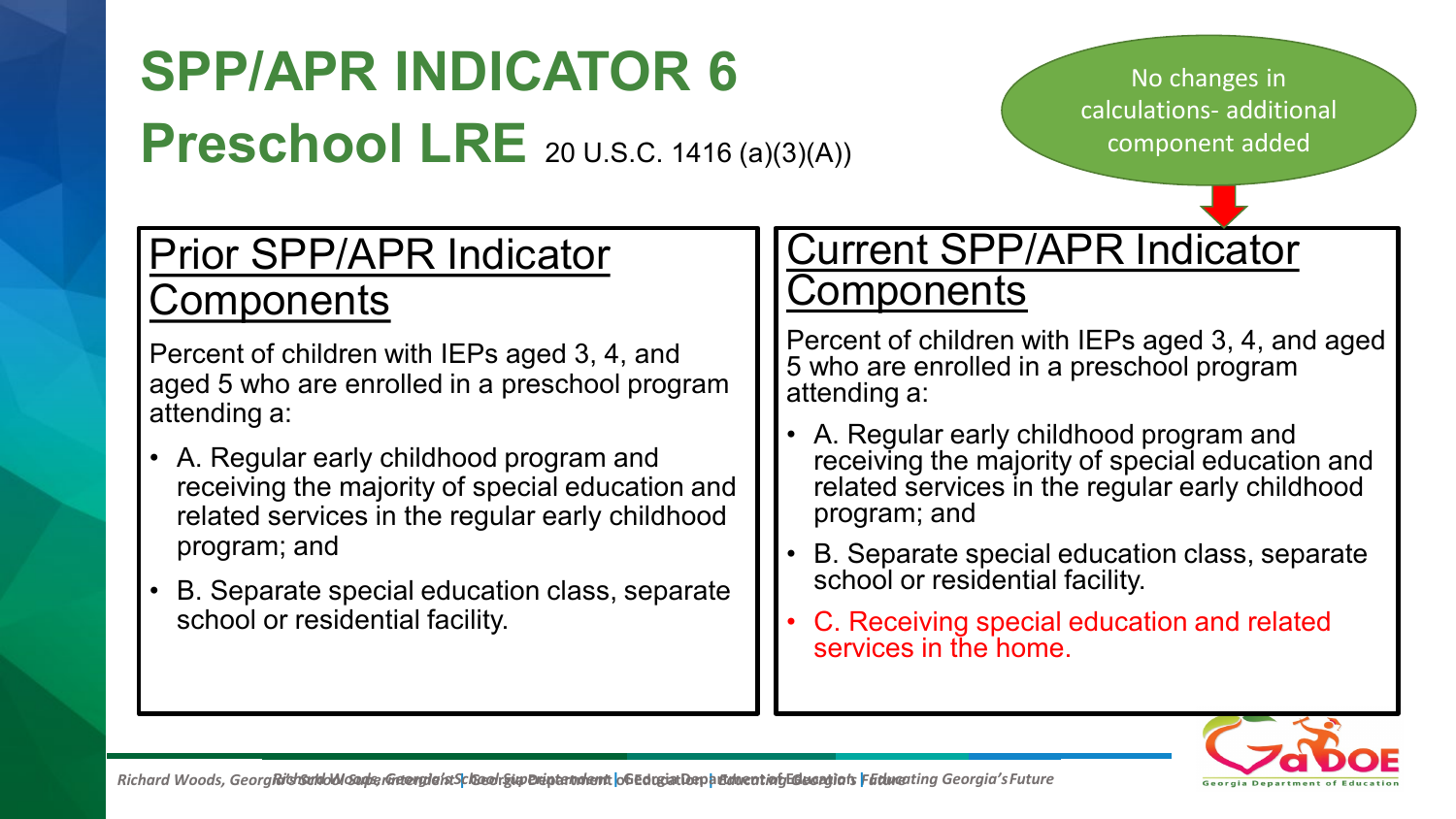### **Preschool LRE Implications**

- A low number of students are served in the home environment.
- The low number of students in the home environment will be expected to decrease across the years of the SPP/APR package.

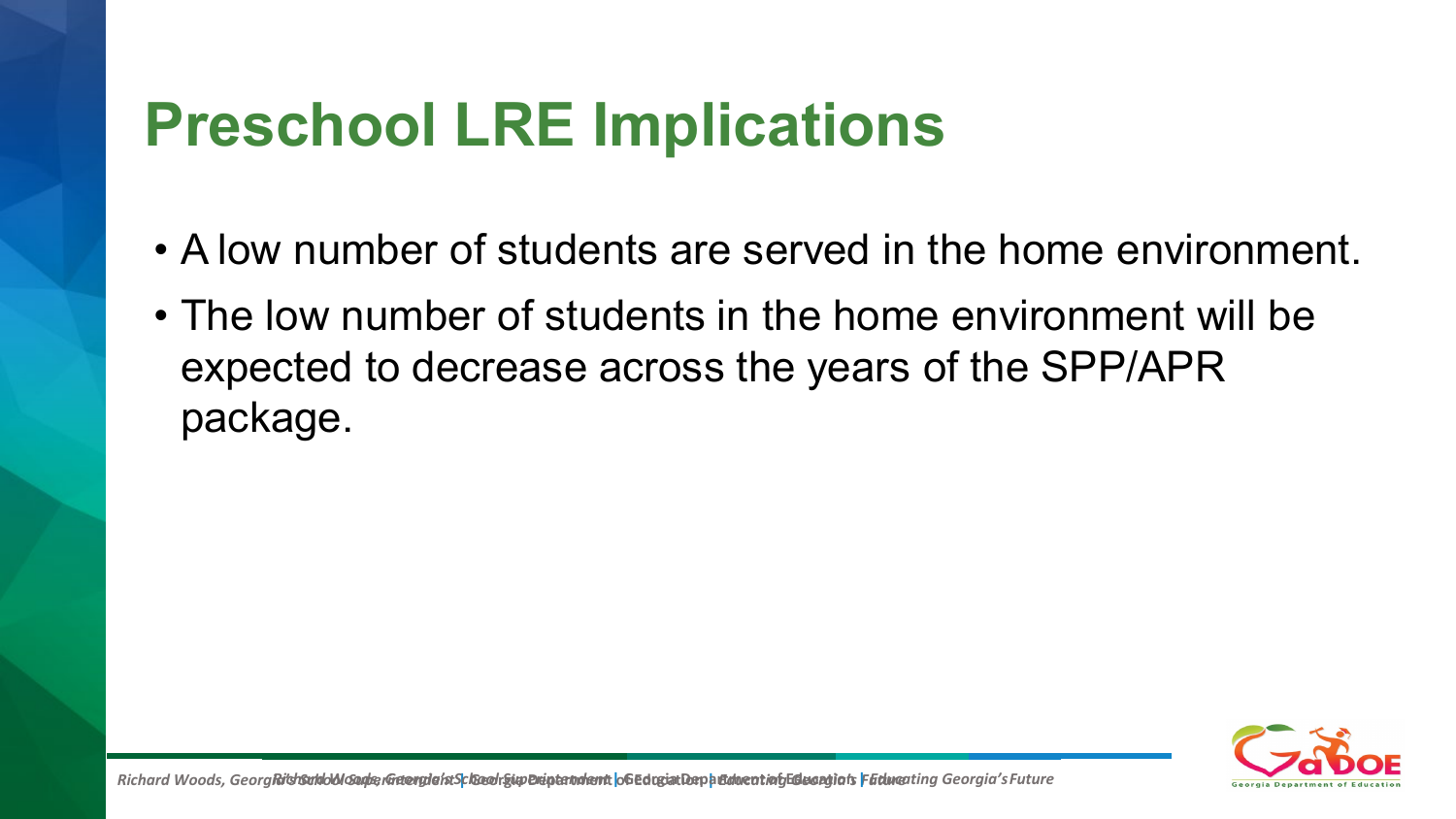### **Indicator 8: Parent Involvement**

**Percent of parents with a child receiving special education services who report that schools facilitated parent involvement as a means of improving services and results for children with disabilities. (20 U.S.C. 1416(a)(3)(A))** 

**Calculation Changes: None**

**Updated Analysis: Representativeness Requirements are Solidified**

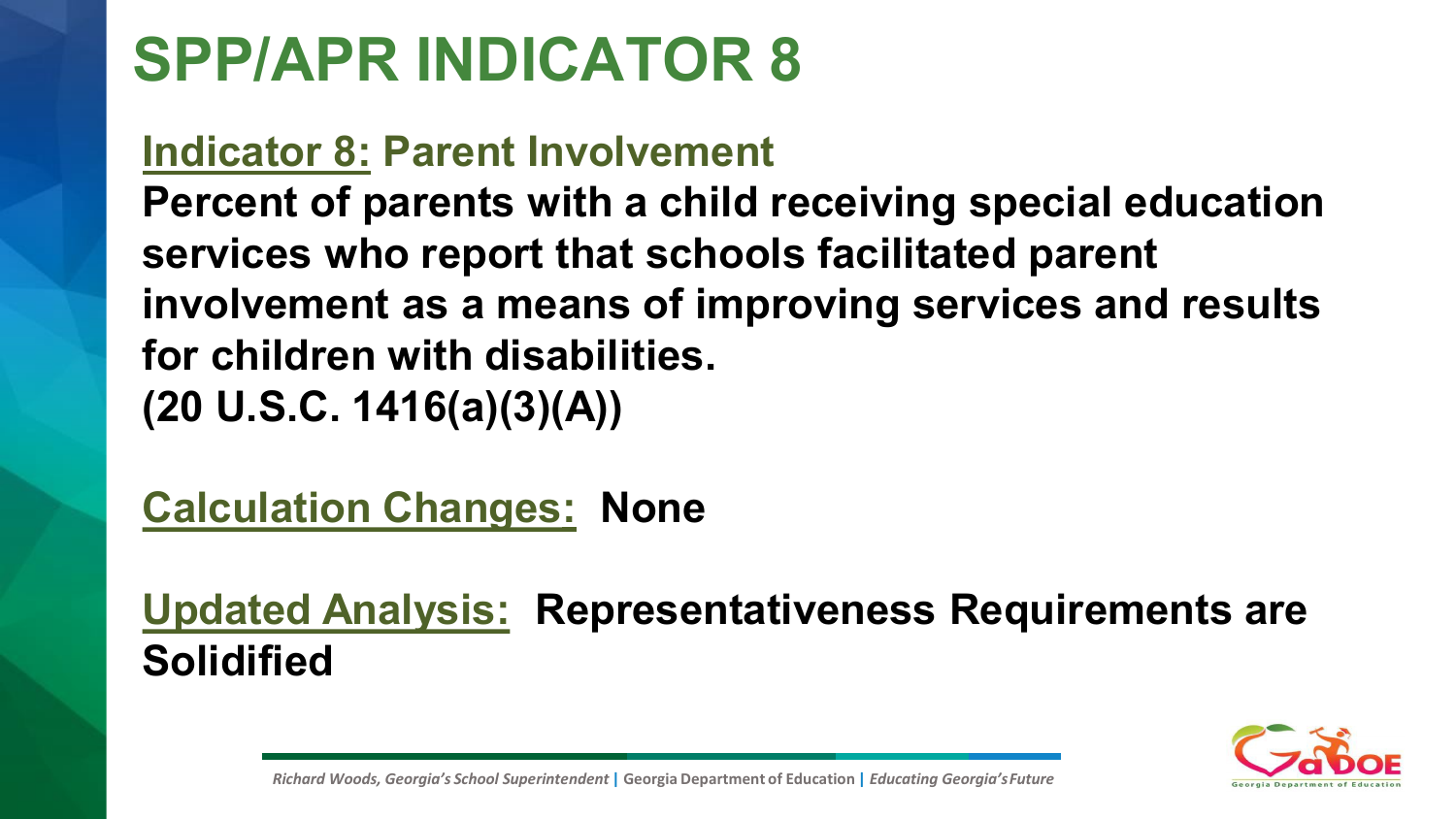### **SPP/APR INDICATOR 8 Parent Involvement** 20 U.S.C. 1416 (a)(3)(A))

### Prior Analysis Requirements

Include the State's analysis of the extent to which the demographics of the parents responding are representative of the demographics of children receiving special education services.

States should consider categories such as race and ethnicity, age of the infant or toddler, and geographic location in the State.

#### Current Analysis Requirements

When reporting the extent to which the demographics of the children for whom parents responded to surveys are representative of the demographics of children receiving special education services, States must include race and ethnicity in their analysis (**beginning with FFY 2021 submission due February 2023**).

At least one of the following demographics: age of student, disability category, gender, geographic location, and/or another category approved through the stakeholder input process.

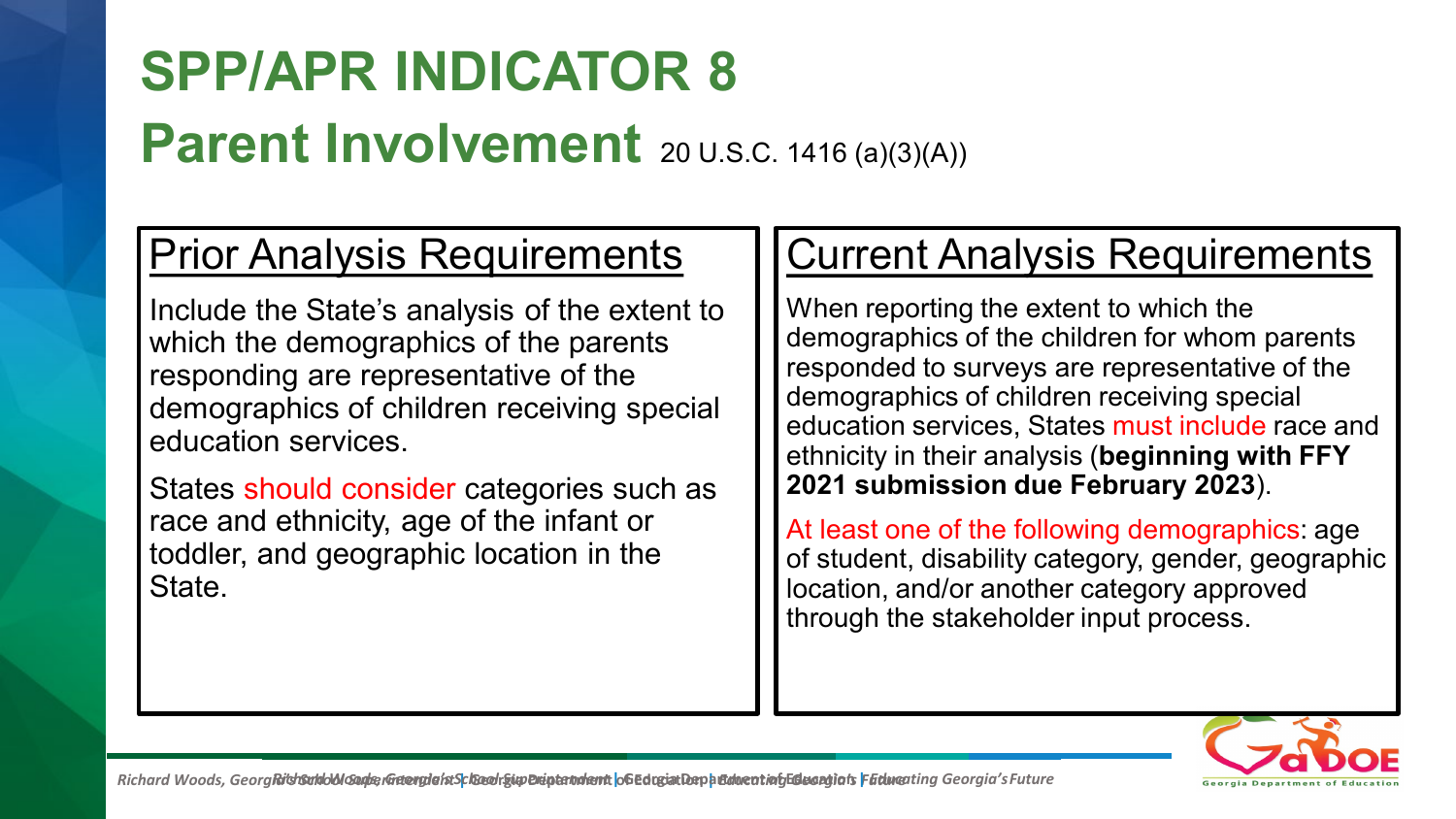### **SPP/APR INDICATOR 14 Indicator 14: Post-School Outcomes**

Post-school outcomes: Percent of youth who are no longer in secondary school, had IEPs in effect at the time they left school, and were:

Enrolled in higher education within one year of leaving high school.

Enrolled in higher education or competitively employed within one year of leaving high school.

Enrolled in higher education or in some other postsecondary education or training program; or competitively employed or in some other employment within one year of leaving high school. (20 U.S.C. 1416(a)(3)(B))

### **Calculation Changes: No Changes**

### **Updated Analysis: Representativeness Requirements are Solidified**

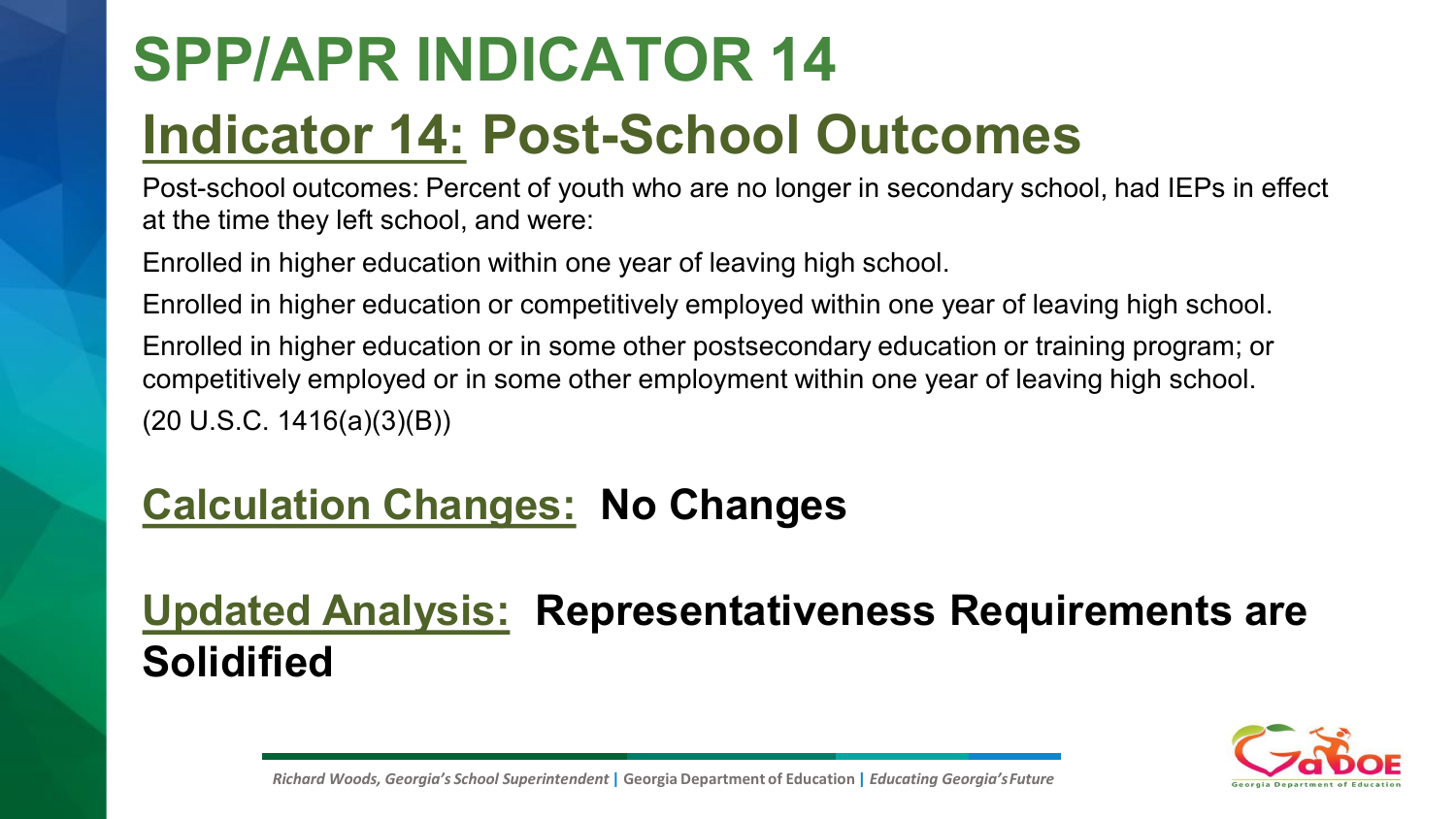• **Beginning with the FFY 2021 SPP/APR, due Feb. 1, 2023,** when reporting the extent to which the demographics of respondents are representative of the demographics of youth who are no longer in secondary school and had IEPs in effect at the time they left school, States must include race and ethnicity in its analysis.

In addition, the State's analysis must include at least one of the following demographics:

- disability category
- gender,
- geographic location,
- and/or another demographic category approved through the stakeholder input process

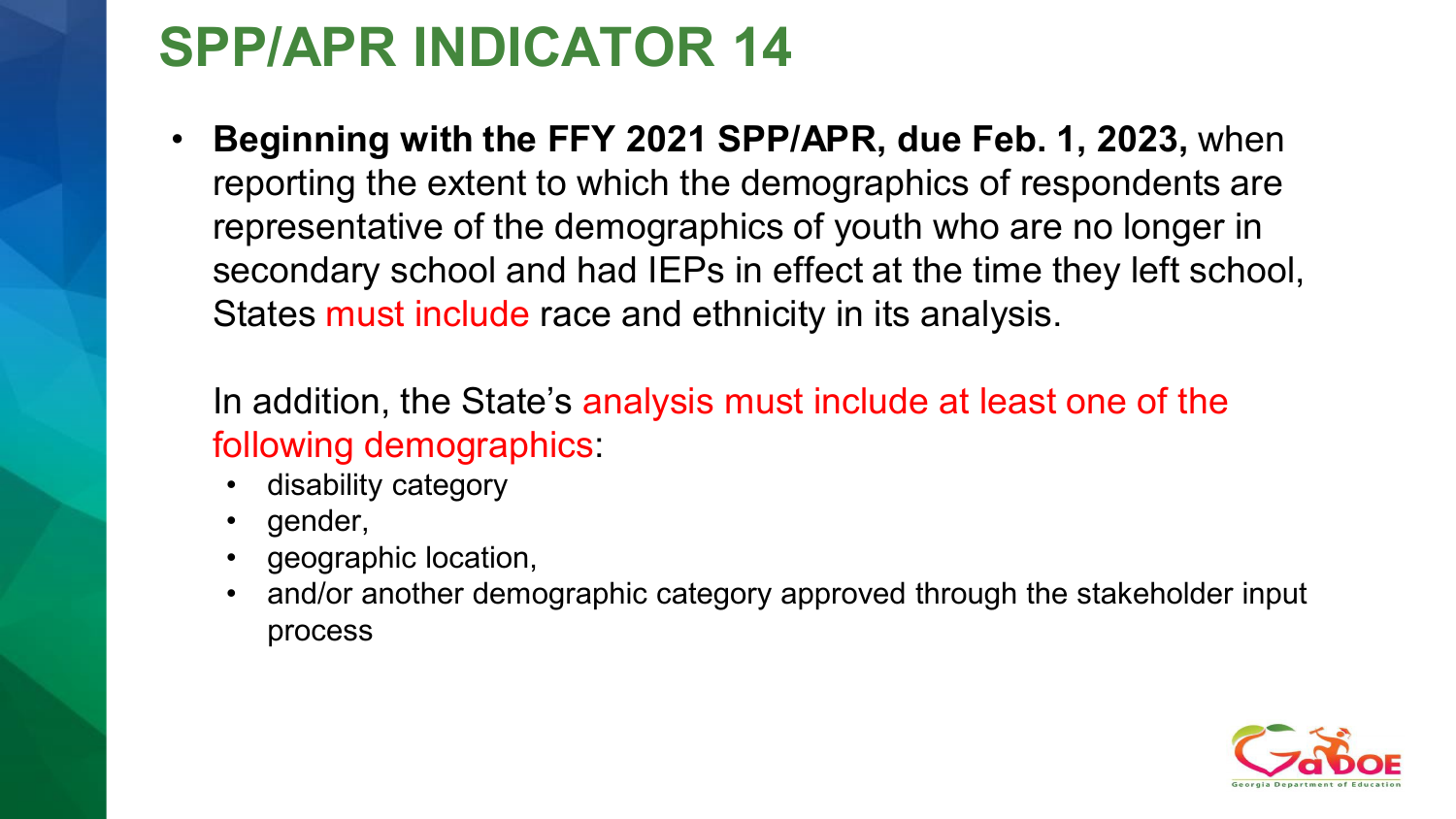### **CONCLUSION**

- New SPP/APR Requires much higher level of stakeholder input
- Graduation and Dropout calculations are much more interrelated
- More Assessment analysis-- particularly the gap analysis
- Greater emphasis on the representativeness of respondents in Indicators 8 and 14